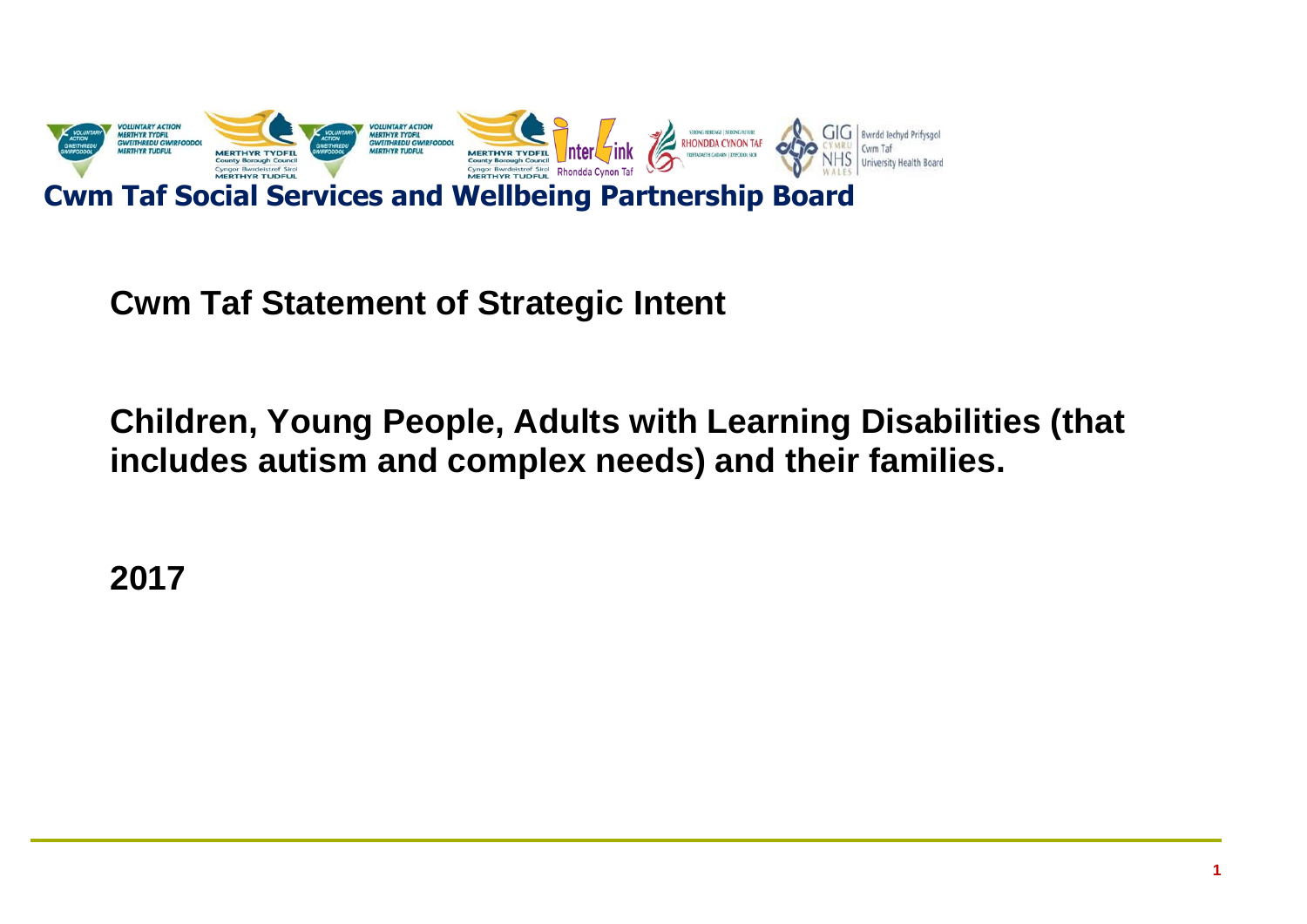# Children, Young People, Adults with Learning Disabilities (including autism and complex needs) and their families.

| $\mathbf{1}$    |  |
|-----------------|--|
| 2               |  |
| 3               |  |
| 4               |  |
| 5               |  |
| 6               |  |
| $\overline{7}$  |  |
| 8               |  |
| 9               |  |
| 10 <sup>°</sup> |  |
| 11              |  |
| 12              |  |
| 13              |  |
| 14              |  |
| 15              |  |
|                 |  |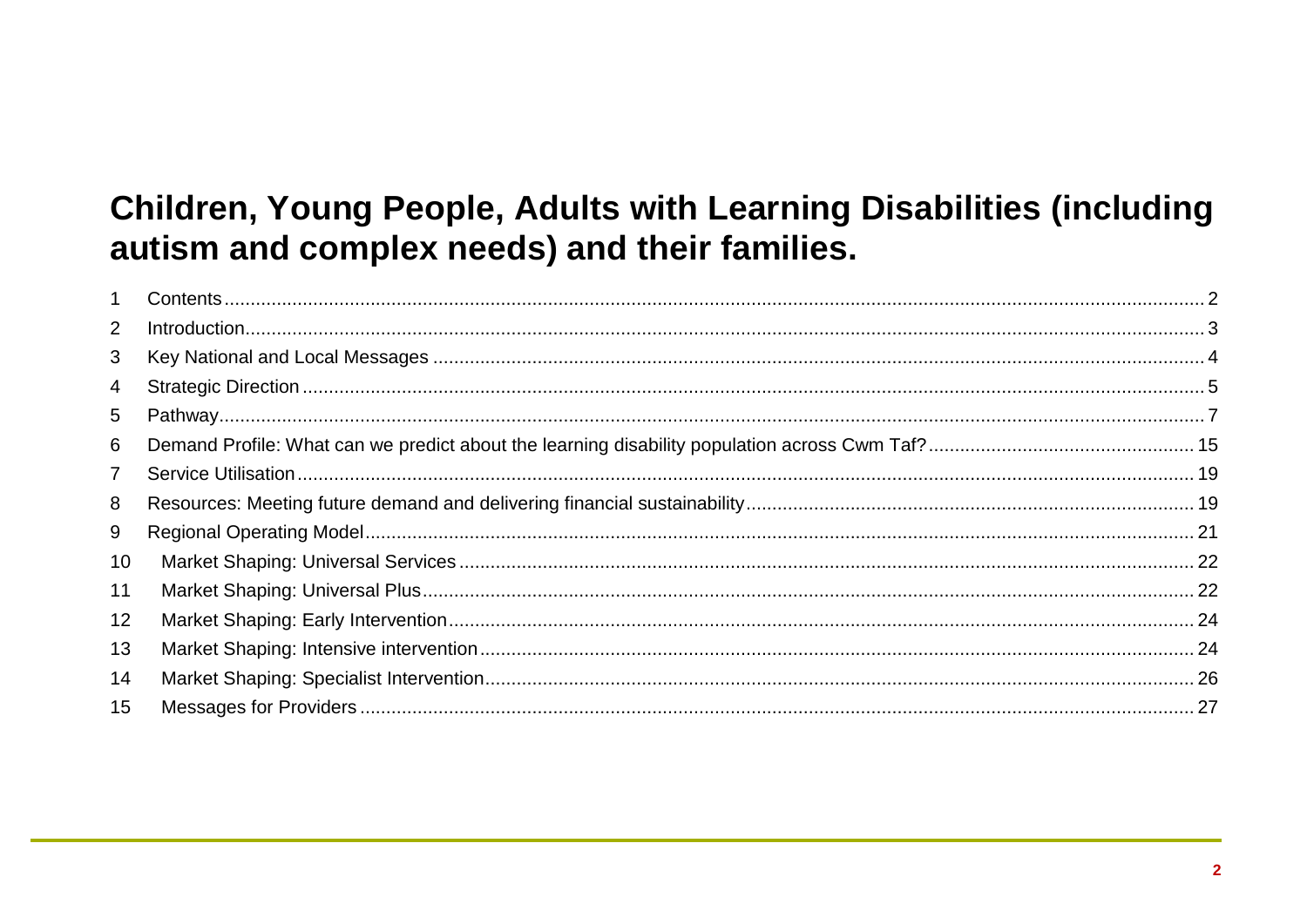# <span id="page-2-0"></span>**Introduction**

This Joint Statement of Strategic Intent is set within the context of the Social Services and Wellbeing (Wales) Act 2014 and it outlines the strategic approach to the commissioning of learning disability services by partners across Cwm Taf. Strategic commissioning is about analysing and prioritising needs in our communities and designing and delivering services that target our resources in the most effective way. A shift in local demographics, the new policy landscape and the changing expectations and needs of individuals with learning disabilities and their families necessitates an updated analysis of needs and a modernising of services.

This statement encompasses individuals with learning disabilities of all ages and those with complex needs and/or autism and their families. Individuals with learning disabilities are those who have:

- A significantly reduced ability to understand new or complex information, to learn new skills (impaired intelligence), with:
- A reduced ability to cope independently (impaired social functioning)
- Which started before adulthood with a lasting effect on development

The degree of these difficulties varies considerably from mild to severe and each individual is different and therefore the range of support required varies from minimal to extensive. While some people with mild learning disabilities may have few significant problems, those with severe learning disabilities may have a variety of interconnecting needs that impact greatly on all aspects of their lives. People with a learning disability will often experience other difficulties. Autism itself, for example, is not a learning disability but around half of people with autism will also have a learning disability. For some people it is not the degree of learning disability that determines the level of support they need but the presence of some other significant factor, e.g. mental illness, offending behaviour or autism.

This statement summarises an agreed analysis of need, and describes a shared vision of strategic direction for service development for the future. The strategic approach described takes a whole systems perspective. This document underpins the individual agency implementation and action plans.

**""***We have to do different things, not the same things differently***"**

**(Gwenda Thomas, Deputy Minister for Social Services: January 2014)**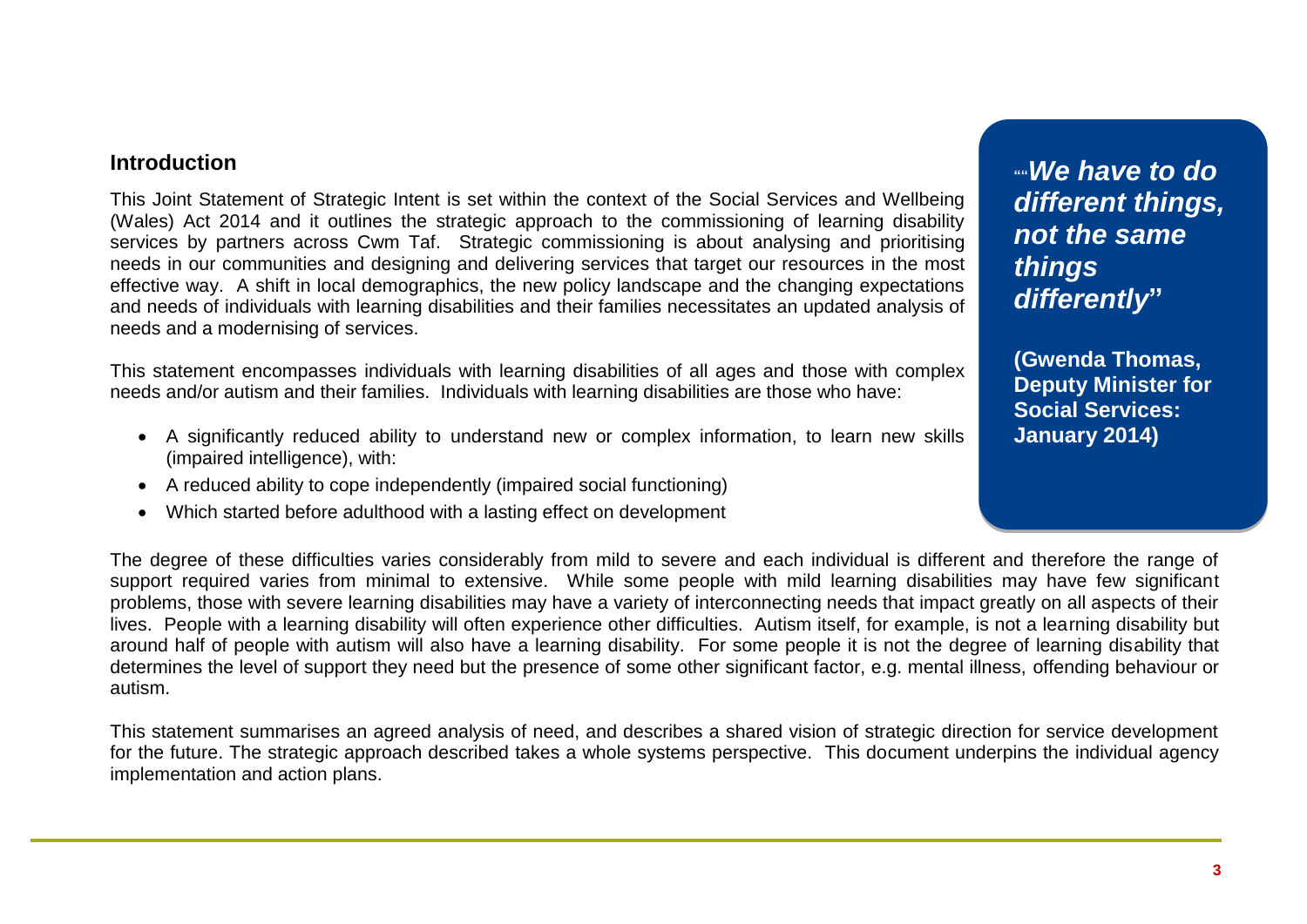*Currently, too many people are in receipt of traditional residential and day centre style services. Too few people are supported to continue to live in their local communities. Not enough people access education and employment services. There are still too few children and adults accessing flexible support via direct payments.*

# <span id="page-3-0"></span>**Key National and Local Messages**

The Social Services and Wellbeing (Wales) Act 2014 that came into force in April 2016 also brings with it an emphasis on wellbeing. Key principles embedded within the Act include:

- Ensuring adults and children who need care and support and carers (including young carers) have a voice, more control over their lives and are at the heart of decision making
- Working in partnership, including the integration of services across health and social care with a focus on the delivery of preventative approaches, based on building strengths and promoting independence with the right level of care and support
- The provision of appropriate advice, information and assistance, strengths based and person centred assessment inclusive of young people and carers

The Cwm Taf Social Services and Wellbeing Partnership Board have committed to a range of strategic intentions across the region in line with the implementation of the Social Services and Wellbeing (Wales) Act 2014. Specific to learning disabilities is the commitment to developing new models for delivering care and support.

The Cwm Taf University Health Board Quality Strategy 2014-2017 has identified the need for effective care and improving health outcomes for people with a learning disability accessing general hospital care, including the implementation of the 1,000 Lives guidance for improving the care of patients with a learning disability.

A fundamental principle for limiting the use of institutional (including hospital) settings is key to improving the life outcomes of people. Such settings remove individuals from their families and community thus reducing their voice and increasing isolation. They provide significant environmental challenges for the individual potentially resulting in distress and associated behaviours and institutionalised workforce cultures that can escalate to instances of abuse. The 'Forward Together Strategic Framework for South Wales Learning Disability Collaborative (Adult Services)' (2013) promotes the use of mainstream services through reasonable adjustments. The Mansell Report (2007) states that this approach not only improves the quality of life of individuals but also provides cost benefits, which in this time of austerity is important.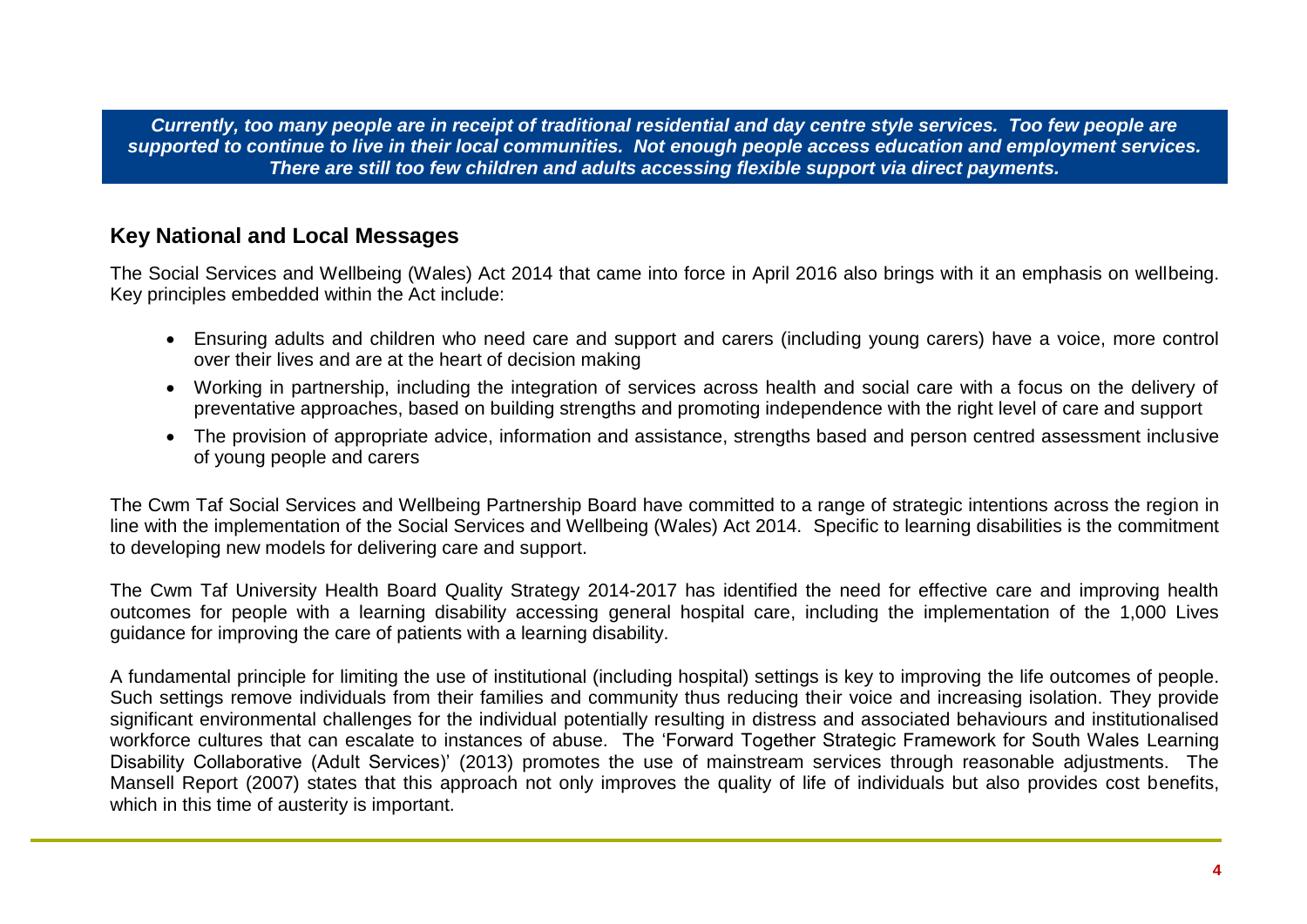In considering the specific needs of children, young people and adults with a learning disability (including autism) and behaviours that challenge, it is recognised that every effort should be taken to provide a person centred approach that provides services around the individual within a community setting. The Children Commissioner (England) 2015 undertook a study of the impact of young people placed in 52 week residential placements which identified a detachment from their families and local community. This often results in dependency on the unit and the staff, and an increased cost to commissioners.

ALN Transformation Programme (Additional Learning Needs and Education Tribunal (Wales) Bill 2016) seeks to transform the separate systems for additional learning needs in schools and learning difficulties and/or learning disabilities in further education, with the vision to create a more joined up systems approach for learning ages  $0 - 25$  with ALN. In which it proposes that the term 'additional learning needs' replaces that of those people with special educational needs and learning difficulties and/or learning disabilities.

The expectations of Welsh Government are that learners with ALN will, overcome existing barriers to learning to achieve their full potential, improve the planning and support to learners with ALN, placing their needs, wishes, views and feelings at the heart of the process. It also identifies the importance of identifying needs early in order to put into place timely and effective interventions to deliver an identified outcome.

# <span id="page-4-0"></span>**Strategic Direction**

Cwm Taf's strategy for learning disability services is focused on the following key messages:

- Maximizing the use of universal services
- Increased early intervention, prevention, information, advice and assistance
- Building community support and developing people's independence
- Sustaining people in their own homes
- Enabling people to live full lives and achieve their potential

# **Evidence Base**

The Statement of Strategic Intent is based on our analysis of intelligence gathered from a wide range of sources: Predictive Intelligence

We use demographic analysis of the region's current and future population, applying prevalence and performance data to help forecast need.

System, Community and Personal

# **Intelligence**

We maintain links with a wide range of organisations through our contractual arrangements and through engagement networks. We will continue to use focus groups and ongoing dialogue to gather the views of people who use services and their families.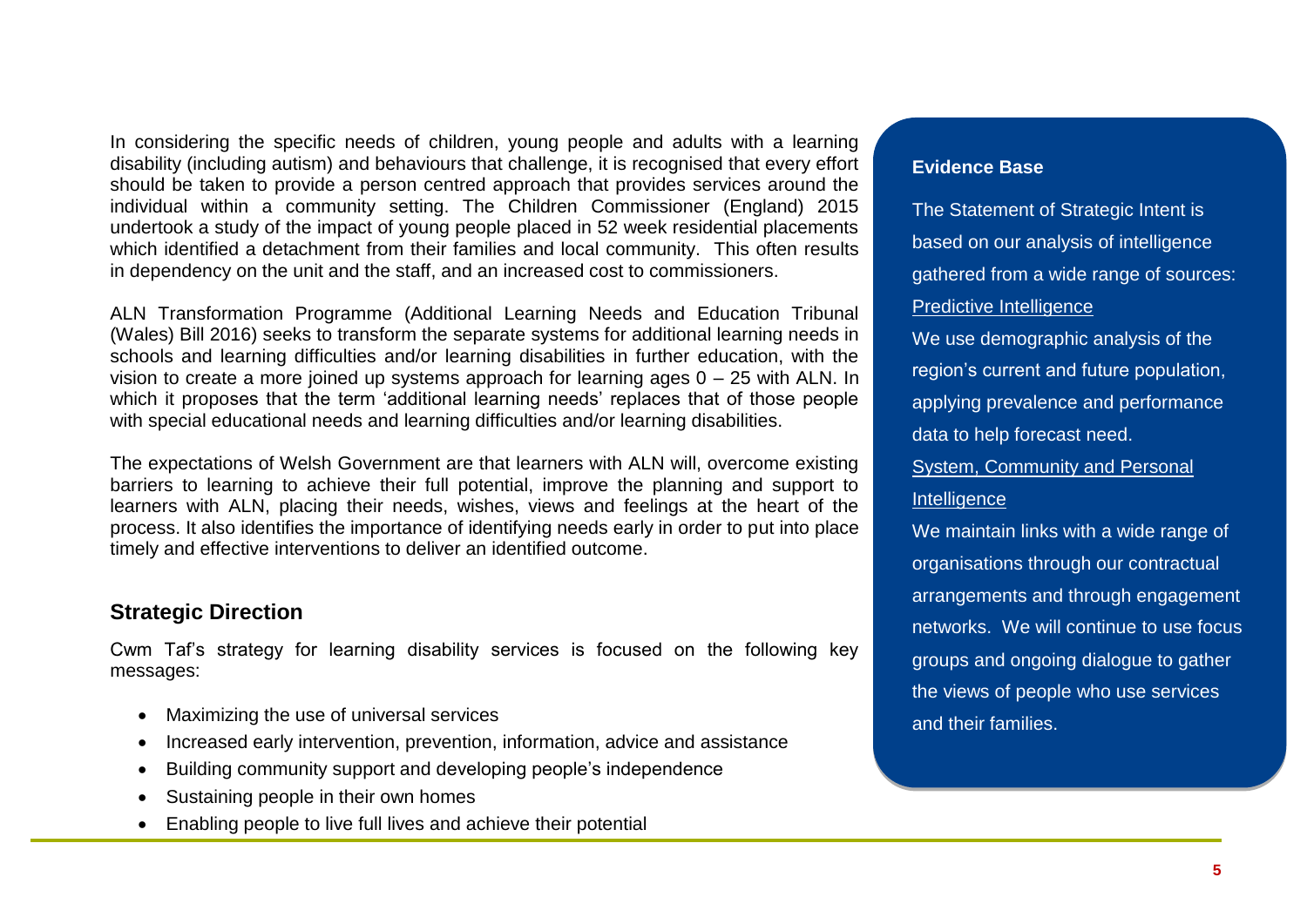- Keeping people safe
- Making best use of our resources

Our vision is that people with a learning disability will be able to access modern services that promote their independence, reduce reliance on long term services and emphasize choice and control. That children, young people and adults with a learning disability (including those people with autism and complex needs) will be able to access efficient and effective services that enable person centred outcomes and minimize escalation of need and risk through the promotion of early intervention, prevention, greater independence and access to opportunities.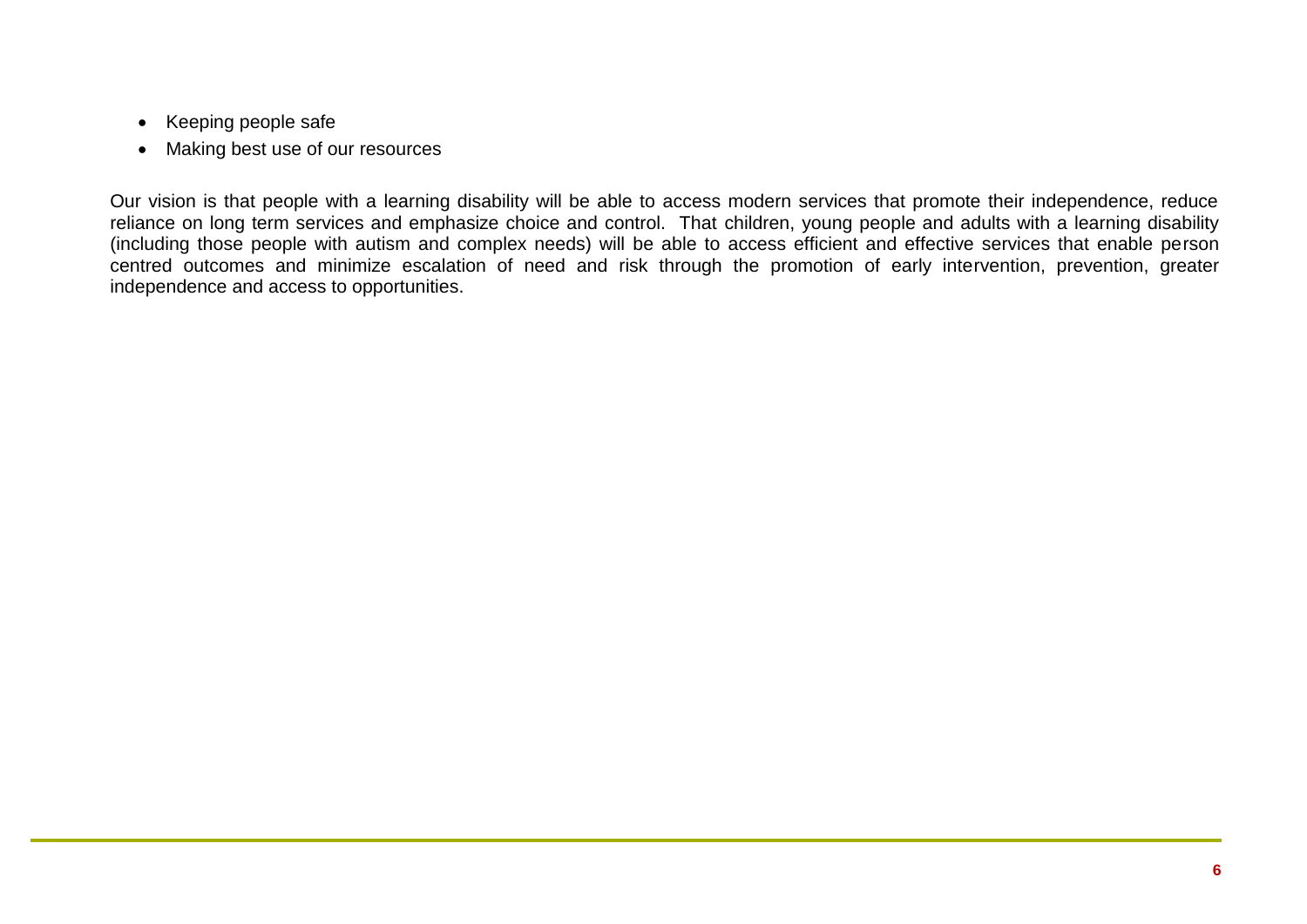# <span id="page-6-0"></span>**Pathway**

Below is the support pathway that can be adapted for local use. A clear and effective support pathway will enable accessible information, and where required access to and provision of services and support. A lifelong support pathway shows a person's journey over time and is grouped into a series of key stages. The pathway indicates what should be happening at critical points in someone's life, and can help people with learning disabilities, their families and professionals navigate the complex system. There are a number of issues that can occur at any point in the pathway. These are depicted by the boxes running along the bottom.

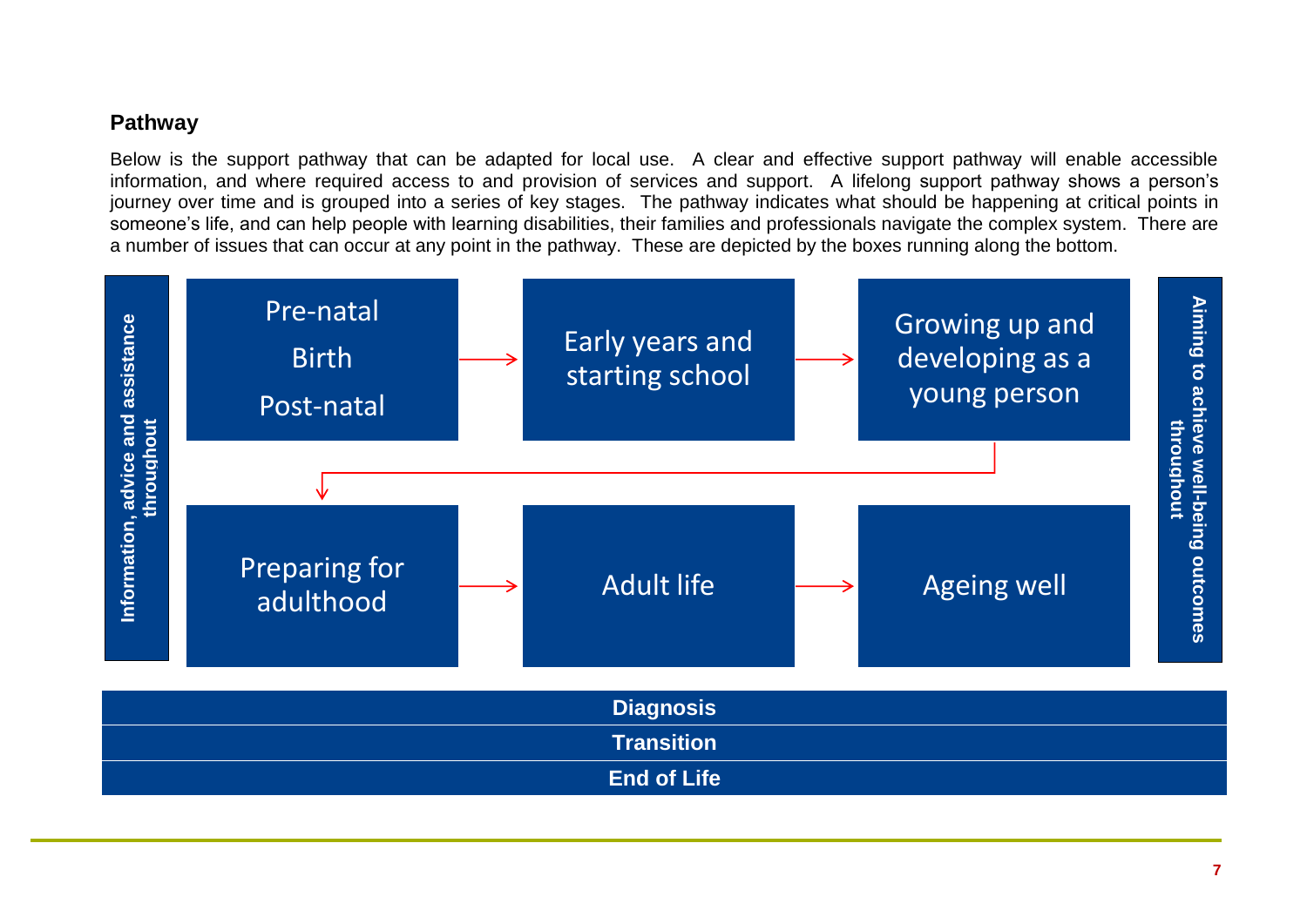## **Achieving Well-being Outcomes**

The Social Services and Wellbeing (Wales) Act 2014 includes a National Wellbeing Statement (outlined below) which describes the wellbeing outcomes that people who need care and support, and carers who need support, should expect in order to lead fulfilled lives. The Cwm Taf regional approach aims to support people with learning disabilities and their families to experience these outcomes.

| <b>National Well-being Domains</b>                  | Some example well-being outcome statements (taken from the<br><b>National Well-being Statement)</b>                        |
|-----------------------------------------------------|----------------------------------------------------------------------------------------------------------------------------|
| Securing rights and entitlements                    | My individual circumstances are considered.<br>Control over day to day life.                                               |
| Physical and mental health and emotional well-being | I am happy and do the things that make me happy.<br>Physical, intellectual, emotional, social and behavioural development. |
| Protection from abuse and neglect                   | I am safe and protected from abuse and neglect.                                                                            |
| Education, training and recreation                  | I do the things that matter to me.                                                                                         |
| Domestic, family and personal relationships         | I belong.                                                                                                                  |
| Contribution made to society                        | I feel valued in society.                                                                                                  |
| Social and economic well-being                      | I contribute towards my social life and can be with the people that I<br>choose.                                           |
| Suitability of living accommodation                 | I live in a home that best supports me to achieve my well-being.<br>I.                                                     |

The full version of the Well-being Statement can be found at:<http://gov.wales/docs/dhss/publications/150722wellbeingen.pdf>

#### **Information, advice and assistance**

Information and advice is fundamental to enabling people to take control of, and make well-informed choices about, their care and support. Not only does information and advice help to promote people's well-being by increasing their ability to exercise choice and control, it is also a vital component of preventing or delaying people's need for care and support and carers need for support. Providing high quality and timely information and advice should be considered a preventative service in its own right.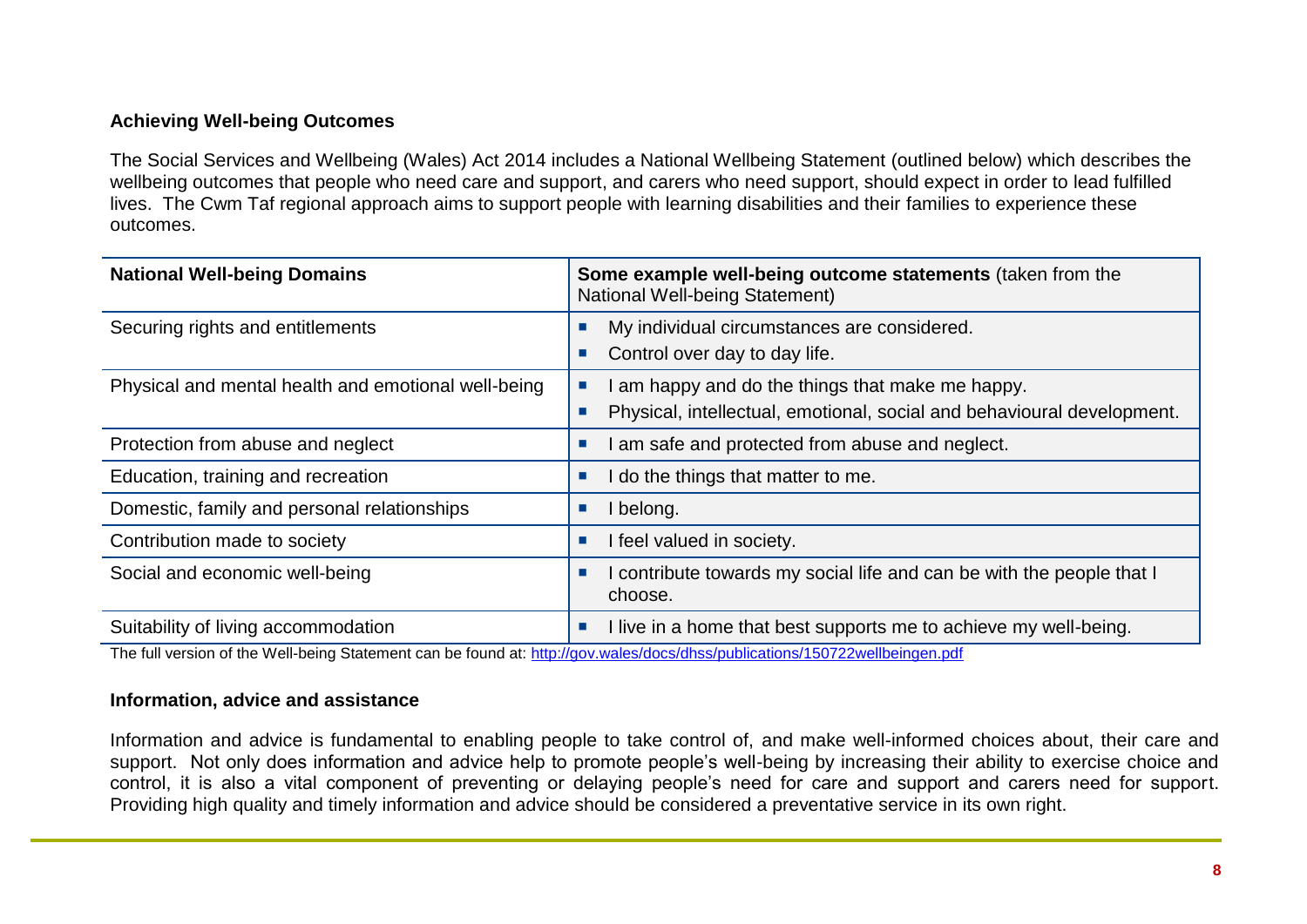Information is given to children, young people and adults with learning disabilities and their families along the whole pathway. Information needs to be set out clearly, be up to date, and be easy to get hold of. The provision of right information, given at the right time, at every stage, is very important. The range of information needed includes:

- Information about the process of support and care, including what will happen next and what is due to happen when
- Information about the disability including diagnosis and how it will/may change over time, plus trusted and reliable websites
- Health care arrangements
- Community support and options available
- Services available, including entitlement to services and waiting times
- Support options including short breaks, counselling and support groups
- Financial information

Advice is a way of working co-productively with an individual or family to explore the options available. This will require practitioners to undertake a proportionate assessment. Assistance involves another person taking action with the individual to access care and support. Assistance should follow the provision of information and advice where it is judged that an individual, or perhaps the family in the case of a child, will need extra help to enable them to access opportunities such as community resources or preventative services. Some individuals may also require advocacy to ensure they understand what is available to them so that they can engage and participate fully in decisions that affect them.

# **Pre-natal, birth, post-natal**

## People Involved

Parents know their children best and will often be the first to notice that their child may need additional help. The people involved will vary dependent where/when parents notice that something is not what they were expecting. Any of the following could be involved for example: Family member, Friend, Parent/carer support group, Midwife, Health visitor, Specialist health visitor, Specialist nurse, GP, Paediatrician, Hospital doctor, Teacher, Independent third sector provider e.g. playgroup leader.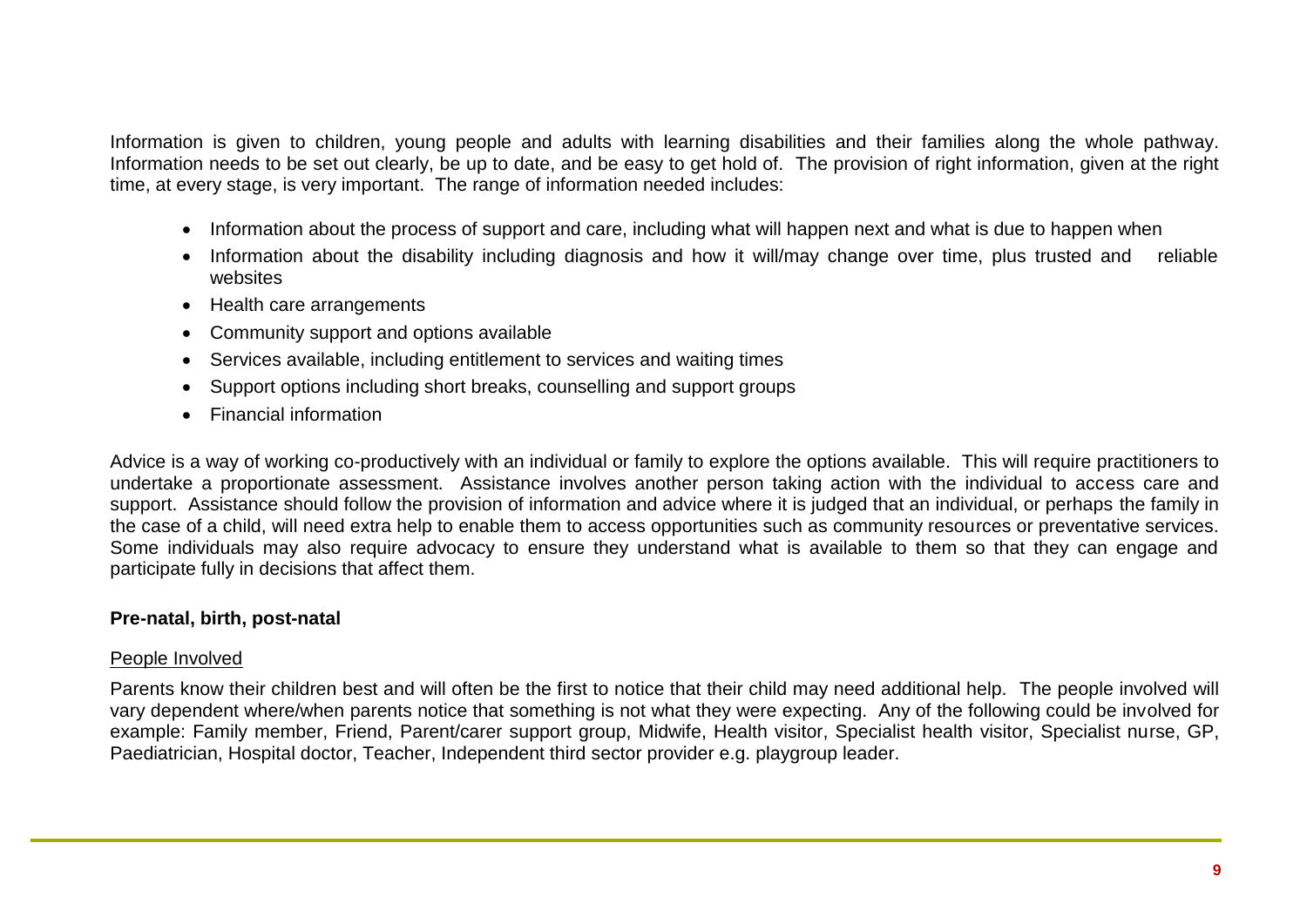# The Aim

The aim at this stage is to ensure that parents feel supported from the start. Parents should be given clear explanations about what is going to happen next, and where to get further information and help. Professionals should recognise the vulnerability of families where there is a child with disabilities, and be aware that for disability services 'one size does not fit all'. Parents will be provided with an invitation to be placed on the Children with Disabilities Register which is used to inform planning of services and as a way of keeping in contact with families about events, offers and services. Parents are given an Early Support Developmental Journal to enable parents/carers, family members and the practitioners they work with to notice and celebrate everything that a child learns to do, as time goes by.

## **Early years and starting school**

#### People Involved

Could be for example: Key worker, early years care providers, teachers, additional learning needs staff, nursing, independent third sector provider e.g. playgroup leader, children's centre staff.

#### The Aim

The aim at this stage is to establish early networks and ensure smooth moves into child care and school, and to ensure that families continue to receive support and services early on to help minimise problems from arising in the future, in line with the Additional Learning Needs Bill and the draft code of Practice l. We aim to ensure that services are outcome focused and when new services are started, the parents do not have to retell their journey. Services are outcome focused. Meetings are held, and services delivered, in appropriate venues which are convenient for families and where professionals are located.

#### **Growing up and developing as a Young Person**

#### People Involved

Could be for example: Key worker, teachers, school nurse, play/sport co-ordinators, national or regional disability sport organisations, club leaders.

## The Aim

The aim at this stage is to ensure that families know what is available and that children and young people have opportunities to engage in a range of activities appropriate to their wishes and needs. It is also to ensure that young people have a smooth route into secondary school and receive the information they need to support them growing up. Parents are regularly provided with up to date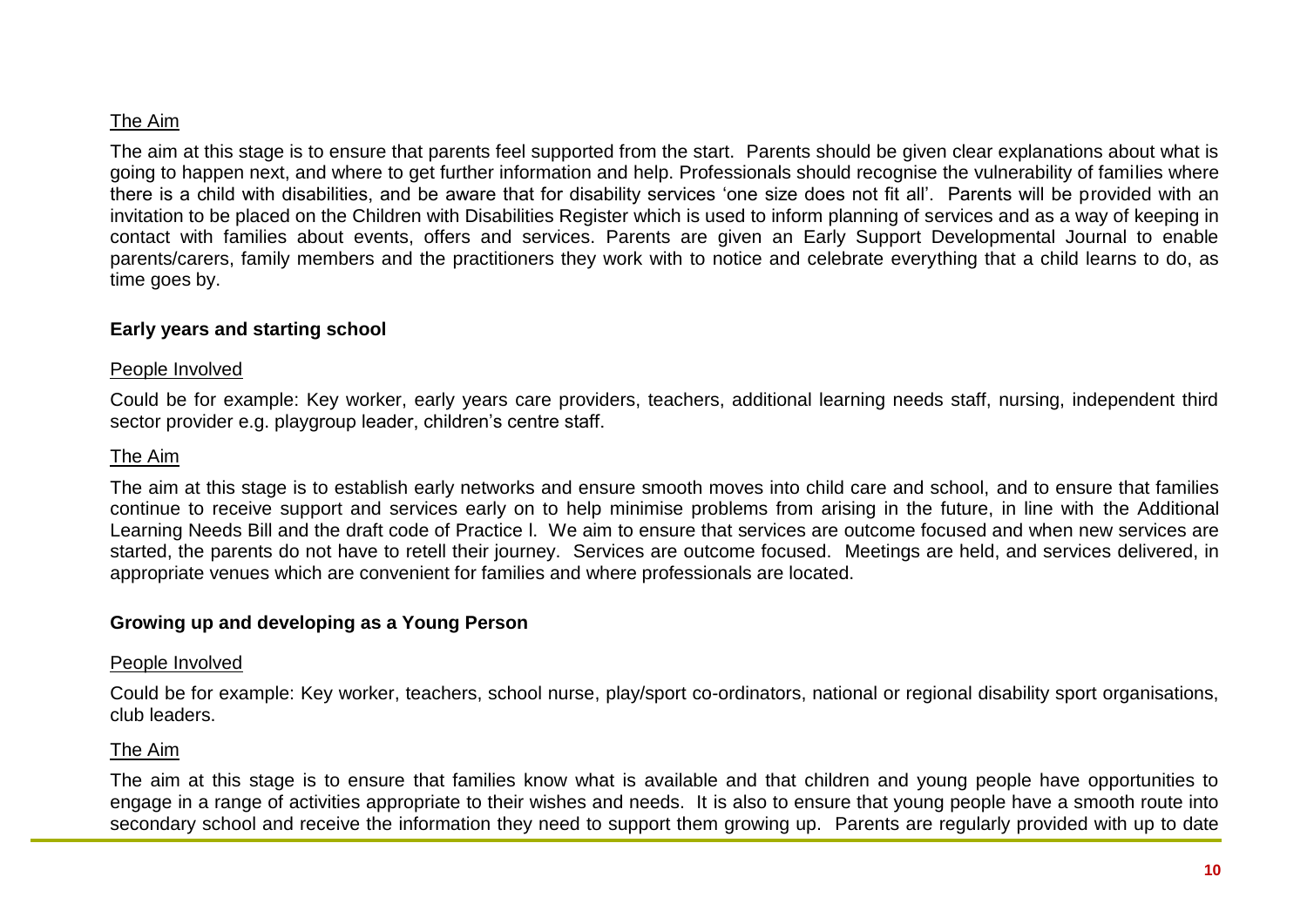information about what opportunities are available via the key worker, support groups, and also via mailings from the Children with disabilities register. A range of play and sport activities are available on a regular basis. Socialisation opportunities for parents are provided, for example music therapy groups for children include a space for parents to meet. Transport to and from activities is available, if required. Schools are community-focussed and provide opportunities for children without disabilities to act as mentors to help support disabled pupils. Existing play facilities are accessible by children and young people with disabilities. Play work staff are trained to effectively support disabled children within community based provision to provide socialization opportunities both with other disabled children and with non-disabled children.

The key worker and the family meet together with teachers to plan the move to secondary school. This meeting is also used to review existing services and progress towards outcomes. Support for young people is provided during adolescence - sex and relationship education for young people with disabilities and support for families is given via the school and/or school nurse. True inclusion is experienced - the young person has social opportunities including after school activities, and is actively encouraged to access these.

# **Preparing for adulthood**

## People Involved

Could be for example: Key worker and transition team - this will include staff from the education department, schools, children and adult health and social services, careers services, housing, leisure, youth services, providers, further education.

# The Aim

The aim at this stage is to ensure that the family begins to prepare for the young person's move to adulthood. That they have clear expectations about what options and services are available and are able to make informed choices about the future. Annual school reviews involve the young person, parents and all professionals involved with the family. Reviews look at services and support currently being provided and outcomes are reviewed across all areas of the young person's life. Support needs for family are also reviewed. Services are available that together can support a meaningful life for the young person, and to help them make the transition to greater independence, including opportunities for further education, training, work experience and volunteering.

# **Adult Life**

# People Involved

Could be for example: Parents, other family members, friends, neighbours, GP, further education staff, employer, landlord, social worker, specialist healthcare staff, third sector providers.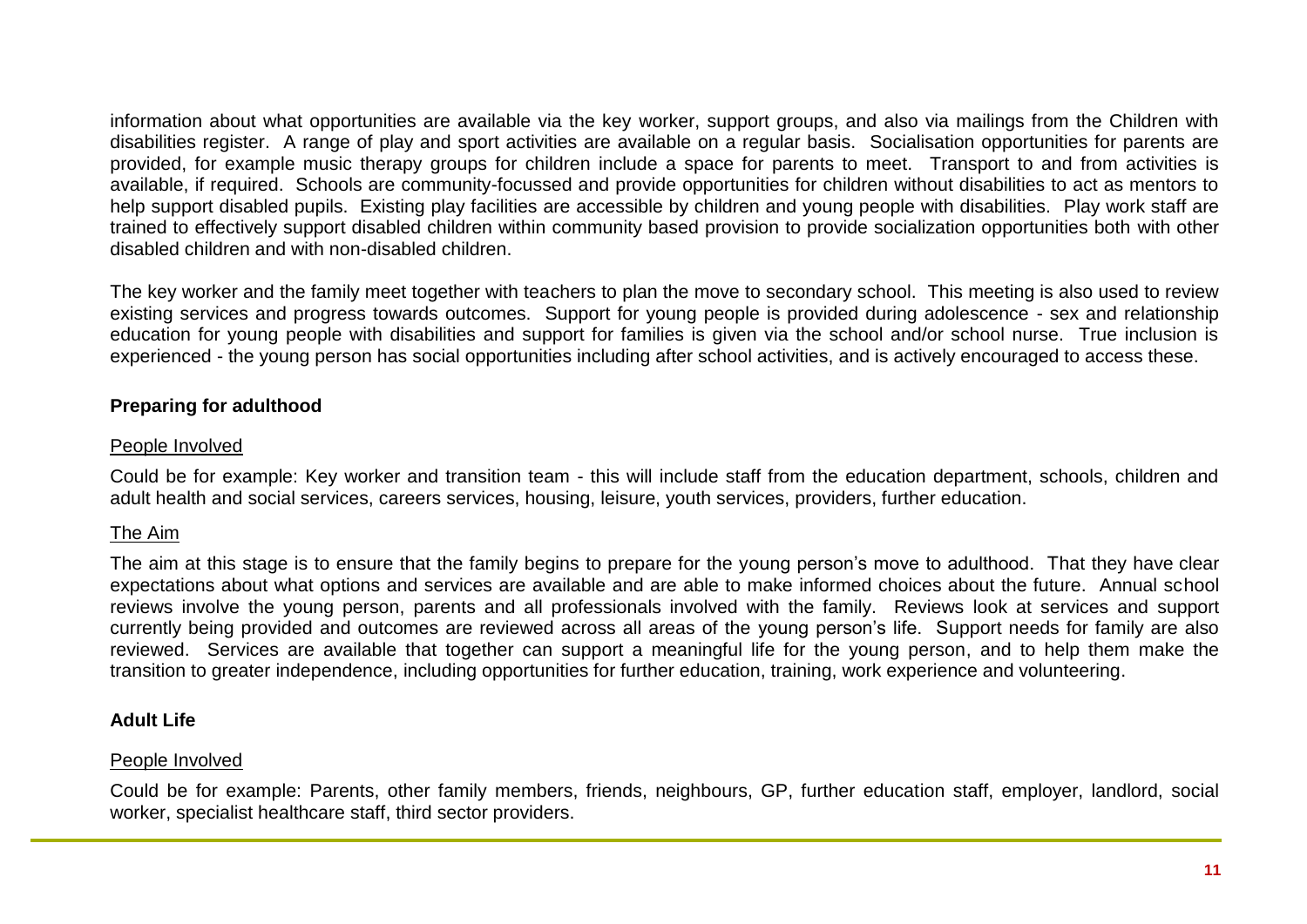## The Aim

The aim at this stage is to ensure that the adult with a learning disability has the same opportunities as anyone else to live a satisfying and valued life. They should have a home within their community, be supported to develop and maintain relationships and get the help they need to live a healthy, safe and fulfilling life. They should have access to education, training, volunteering, paid employment, social and leisure activities and opportunities to be part of and contribute to their local community. They should have genuine choice and control over whom they live with and whether they live alone, with family or in a friendship group.

#### **Ageing Well**

#### People Involved

Could be for example: Parents, other family members, friends, neighbours, GP, further education staff, employer, landlord, social worker, specialist healthcare staff, third sector providers.

## The Aim

Older people with learning disabilities share many of the same experiences of growing older as everyone else and they have the same needs as other older people. Like others, people with learning disabilities have the potential to age successfully and so the aim at this stage is to ensure that older people with learning disabilities have choice and control over their lives to enable them to age well. Most people with learning disabilities live with their parents and these families are growing older together. The situation can be complex, as the person with learning disabilities may also be supporting the older family carer. Older people with learning disabilities and their carers therefore need a wide range of information, advice, assistance, person centred care and support options, and early planning for living arrangements in later life.

## **Diagnosis**

#### People Involved

Could be for example: Consultant doctor, specialist nurse, GP, key worker, education psychologist, therapist, social workers, psychiatry.

## The Aim

Diagnosis can occur at various times in the person's pathway. The aim at this stage is to ensure that parents (and depending on age the person themselves) are given clear explanations about the disability, know what services are available and understand what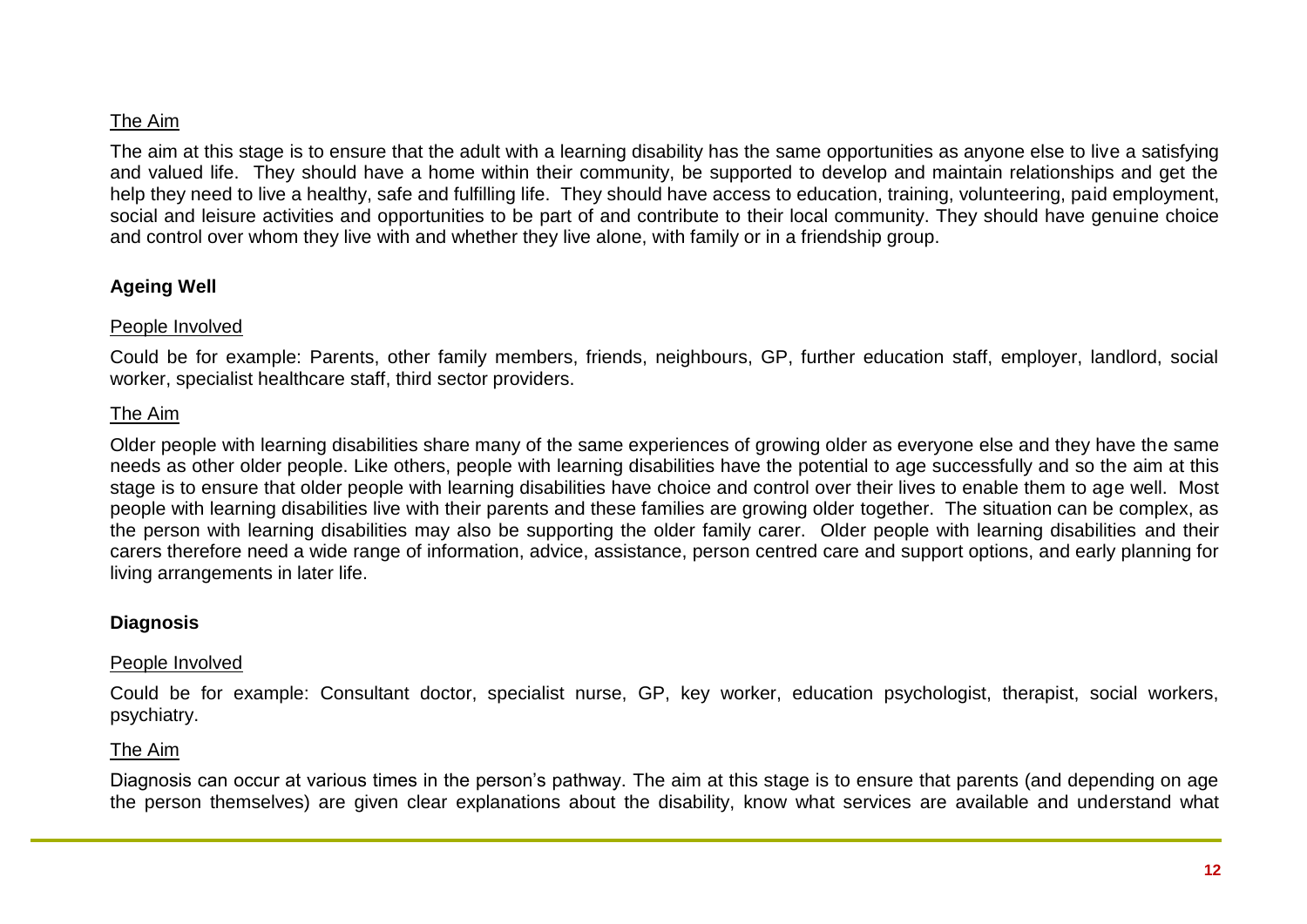support is available to them. Where there are ongoing health challenges, these need to be looked at within the context of the person's disability.

# **Transition**

## People Involved

Could be for example: Key worker and transition team - this will include staff from the education department, schools, children and adult health and social services, careers services, housing, leisure, youth services, providers, further education, carer support services and third sector services.

# The Aim

Transition can occur at any time in the individual's life pathway, e.g. from childhood to youth; youth to adulthood; changing care needs; ageing parents/carers; death of parents/carers. Where the transition can be planned, for example in preparation for adulthood, transition planning is timely, person centred with the young person's preferences, goals and aspirations taking centre stage. The transition process brings together the people who will ensure that families and young people with a disability can plan ahead for the future as they enter adulthood. The transition plan is focused on individual needs, regardless of what those needs might be, and agreed with young people and their parents. Early engagement is crucial in the preparation for transition as it helps to broaden views about what is possible and provides time to thoroughly investigate options.

# **End of Life**

## People Involved

Could be for example: Parents, other family, friends, GP, chaplain (all faiths), nurse, learning disability nurse, palliative carer/nurse.

# The Aim

People with a learning disability are as prone to the full range of ill-health conditions as the rest of the population, including malignant and non-malignant life-limiting conditions. The aim is for early diagnosis and effective health outcomes for everyone, including access to specialist palliative care services if appropriate. While some people with a learning disability recognise their own ill health, many cannot. Families and professional carers play a major role in noticing symptoms of potential ill health, and encouraging people to seek out medical advice. Once ill health is noticed, some people with learning disabilities need help to access clinics and attend appointments. Holistic care is central to the delivery of quality end-of-life care and support, regardless of disability, race, culture or creed. As death approaches, the person should be given the opportunity to express their preferences about their end of life care. The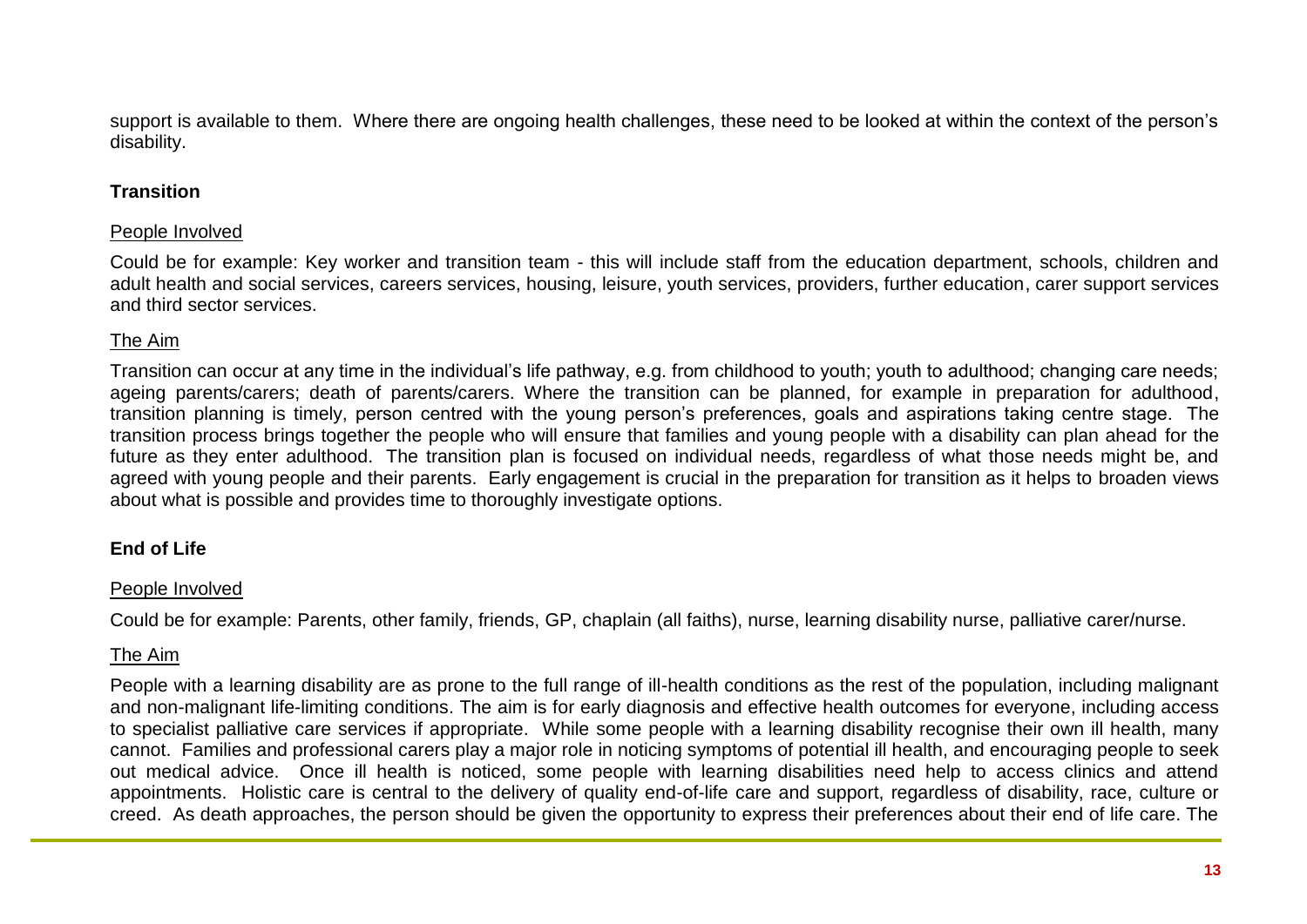person may wish to say goodbye to their friends, families and carers, and every opportunity to help them to do this should be made. All people involved with the person's life will need varying degrees of support to manage their sense of loss.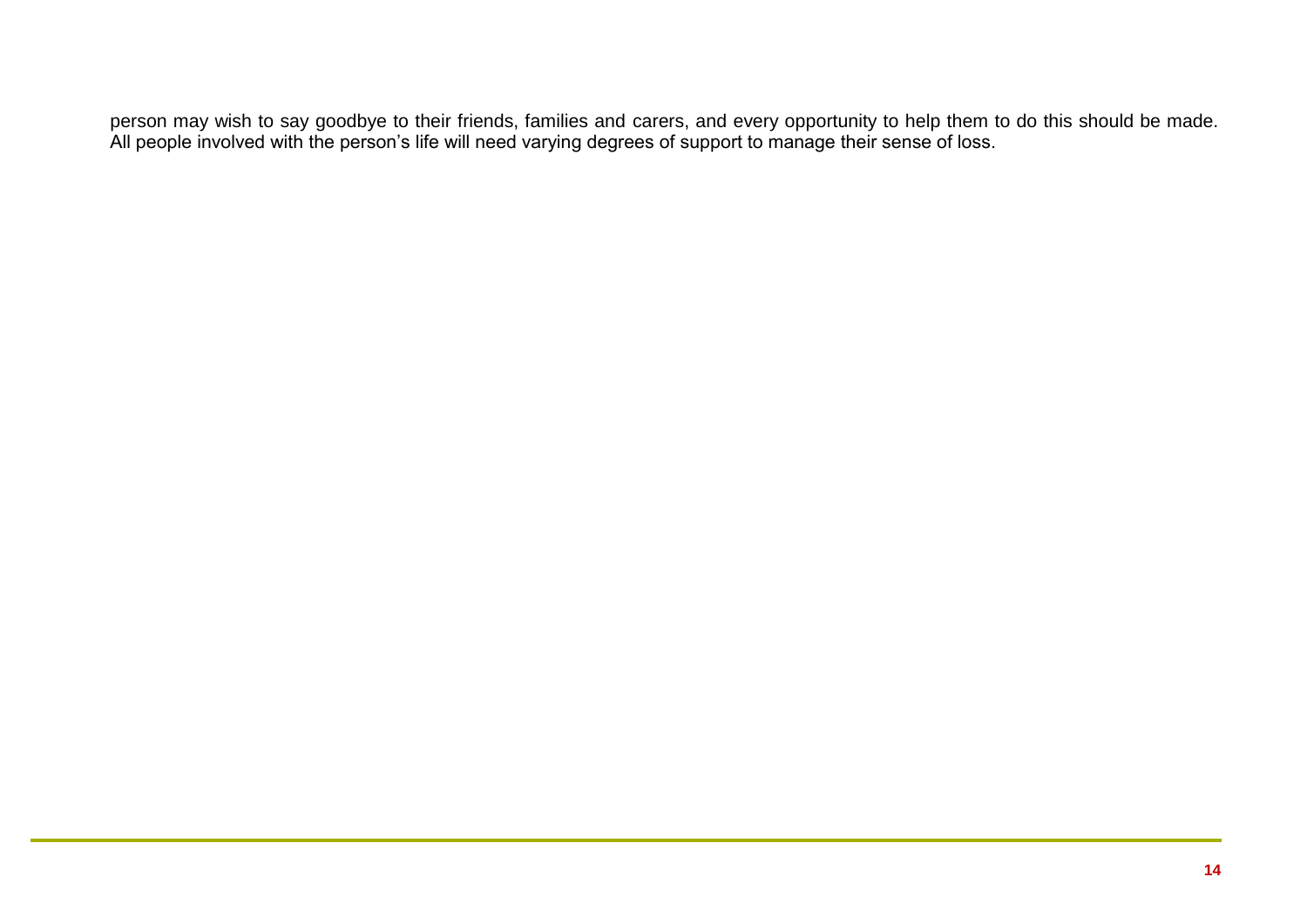# <span id="page-14-0"></span>**Demand Profile: What can we predict about the learning disability population across Cwm Taf?**

There is forecast to be only a small increase in the number of children from 0 to 17 with a learning difficulty. The number with severe or profound learning disabilities is expected to increase by seven by 2025.

|                                                           | 2016  | 2020  | 2025  | % change<br>2016-2025 | Actual<br>forecast<br>change in<br>number<br>2016-2025 |
|-----------------------------------------------------------|-------|-------|-------|-----------------------|--------------------------------------------------------|
| Children aged 0-17 with a<br>moderate learning difficulty | 2,245 | 2,283 | 2,282 | 1.65                  | 37                                                     |
| Children aged 0-17 with a<br>severe learning difficulty   | 290   | 295   | 295   | 1.72                  | 5                                                      |
| Children aged 0-17 with a<br>profound learning difficulty | 71    | 73    | 73    | 2.82                  | 2                                                      |

#### **Table 1: Children aged 0-17 predicted to have a learning difficulty, by age, projected to 2024**

Education services use a definition of learning difficulty which includes children with conditions such as dyslexia. Furthermore, some children with autism but without a learning difficulty will not be included. This is one of the reasons that it is important for local areas to have a learning disability register as a way of collecting more accurate data.

*Source: Daffodil. Numbers may not sum due to rounding*

Projections for those aged 18 and over with a moderate or severe learning disability show an overall decrease of 20. However, as the overall figures suggest, there is expected to be a rise in the number of people aged 75 and over with a moderate or severe learning disability. This is a relatively low number but these individuals are more likely to need some degree of support. It is also worth noting the additional 19 people forecast to have a moderate or severe learning disability in the 55-64 age group, once again indicating that demand for some level of support is unlikely to reduce in the medium term.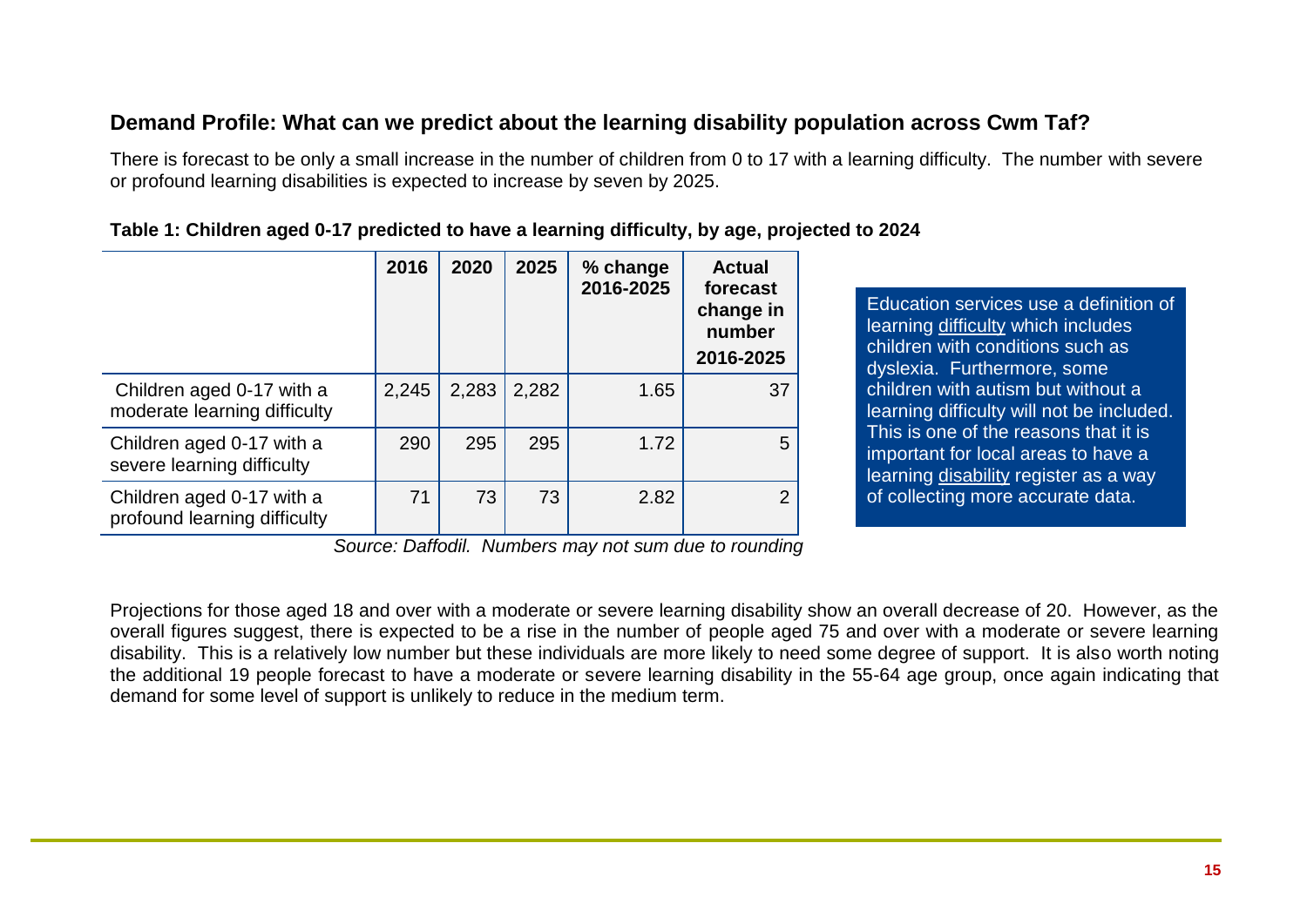|                | 2016  | 2020  | 2025  | $\%$<br>change<br>2016-<br>2025 | <b>Actual forecast</b><br>change in number<br>2016-2025 |
|----------------|-------|-------|-------|---------------------------------|---------------------------------------------------------|
| 18-24          | 166   | 154   | 149   | $-10.24$                        | $-17$                                                   |
| 25-34          | 205   | 205   | 197   | $-3.90$                         | -8                                                      |
| 35-44          | 217   | 219   | 233   | 7.37                            | 16                                                      |
| 45-54          | 219   | 205   | 184   | $-15.98$                        | $-35$                                                   |
| 55-64          | 176   | 188   | 195   | 10.80                           | 19                                                      |
| 65-74          | 111   | 112   | 109   | $-1.80$                         | $-2$                                                    |
| 75-84          | 37    | 41    | 49    | 32.43                           | 12                                                      |
| 85 and<br>over | 12    | 14    | 17    | 41.67                           | 5                                                       |
| Total          | 1,143 | 1,138 | 1,133 | $-0.88$                         | $-20$                                                   |

**Table 2: People in Cwm Taf 18 and over estimated to have a moderate or severe learning disability**

2,269 adults and 726 children in Cwm Taf are predicted to have an autism spectrum condition. Approximately 50% of them will have a learning disability too.

*Source: Daffodil. Numbers may not sum due to rounding*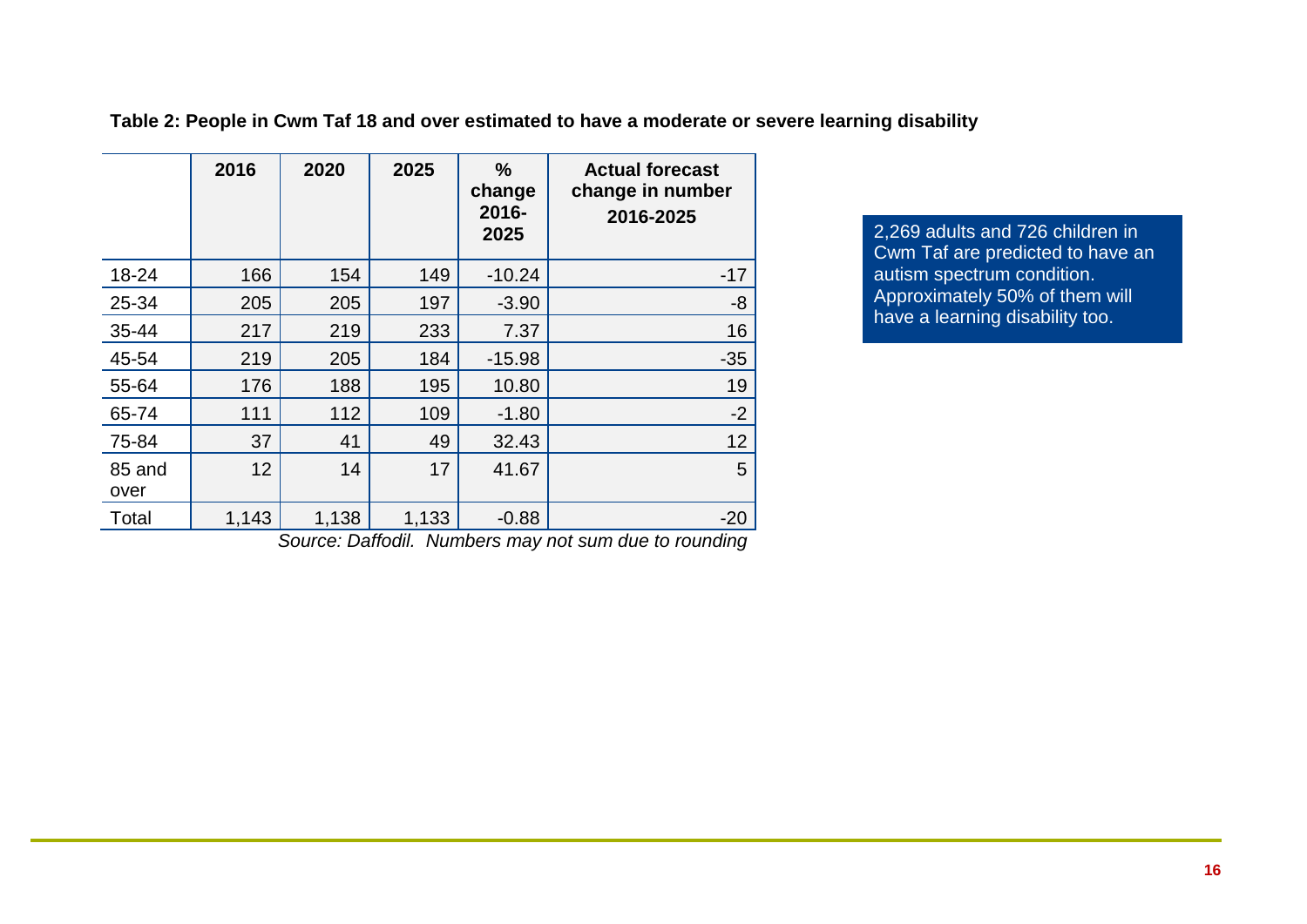**Table 3: People in Cwm Taf predicted to have a learning disability (18 and over)**

|                     | 2016  | 2020  | 2025  | $\frac{0}{0}$<br>change<br>2016-<br>2025 | <b>Actual</b><br>forecast<br>change in<br>number<br>2016-2025 |
|---------------------|-------|-------|-------|------------------------------------------|---------------------------------------------------------------|
| 18-24               | 718   | 663   | 633   | $-11.84$                                 | $-85$                                                         |
| 25-34               | 953   | 955   | 917   | $-3.78$                                  | $-36$                                                         |
| 35-44               | 862   | 872   | 925   | 7.31                                     | 63                                                            |
| 45-54               | 973   | 913   | 816   | $-16.14$                                 | $-157$                                                        |
| 55-64               | 810   | 865   | 904   | 11.60                                    | 94                                                            |
| 65-74               | 682   | 696   | 673   | $-1.32$                                  | $-9$                                                          |
| 75-84               | 354   | 390   | 469   | 32.49                                    | 115                                                           |
| 85 and over         | 130   | 148   | 180   | 38.46                                    | 50                                                            |
| Total<br>population | 5,482 | 5,502 | 5,517 | 0.64                                     | 35                                                            |

*Source: Daffodil. Numbers may not sum due to rounding*

Overall, the population of people with learning disabilities in Cwm Taf is expected to increase by just 0.64%. There is a significant drop in the projected number of people aged between 18 and 34 predicted to have a learning disability. However, this does not reflect the expected changes within specific groups which are likely to affect demand for services. The most notable forecast change is that the number of people aged 75 and over with learning disabilities is predicted to grow considerably. There is also a notable increase forecast among the 55- 64 age group, suggesting that demand among older groups will persist beyond the next ten years.

# **How healthy are people with learning disabilities in Cwm Taf likely to be?**

Better health and social care has meant that people with a learning disability are living longer than before. However, children, young people, adults and older people with learning disabilities are at increased risk of experiencing physical health difficulties. People with learning disabilities die younger and experience poorer health than the general population. These differences are to a large extent avoidable and thus represent health inequalities (Emerson et al, 2011). It is important for all older people to look after themselves and keep healthy to try to minimize age related illnesses like stroke, heart disease and diabetes. Older people with a learning disability may need additional support to do this.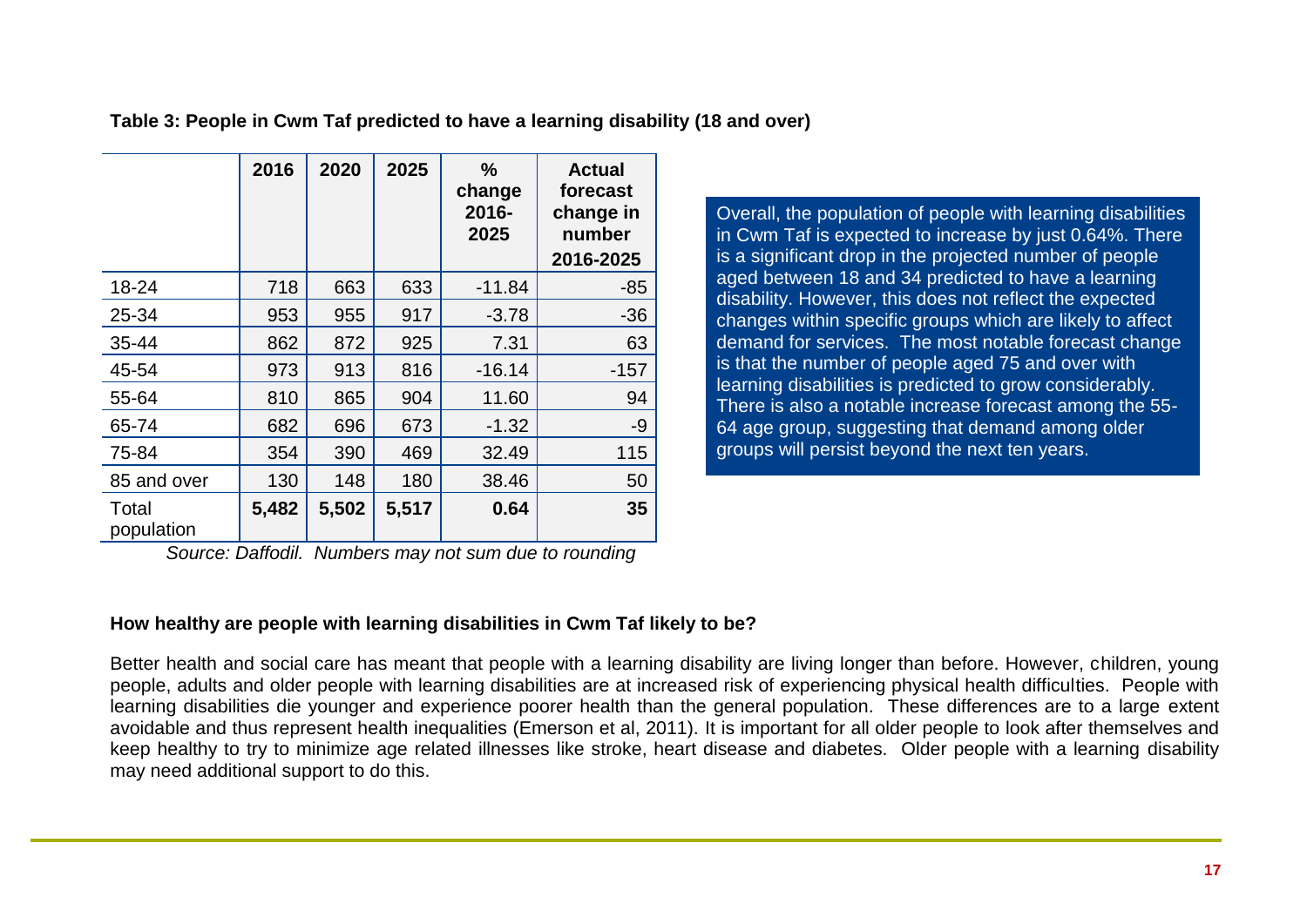- o People with learning disabilities are 10 times more likely to have a serious sight problem than other people. 6 in 10 people with learning disabilities need glasses and often need support to use them.
- o 40% of adults with learning disability experience moderate to severe hearing loss.
- o Overall, the proportion of people with learning disabilities who die from **cancer** in the UK is lower than among the general population (12-18%, compared with 26%), although they have proportionally higher rates of **gastrointestinal cancer** (48- 59% vs 25% of cancer deaths). People with learning disabilities with cancer are less likely to be informed of their diagnosis and prognosis, to be given pain relief, to be involved in decisions about their care and they are less likely to receive palliative care.
- o **Coronary heart disease** is a leading cause of death amongst people with learning disabilities (14-20%).
- o **Respiratory disease** is possibly the leading cause of death for people with learning disabilities (46-52%) with rates much higher than for the general population. Adults with learning disabilities are 2.6 times more likely to die from asthma than those who do not have learning disabilities.
- o The prevalence of **epilepsy** in the British population is between 0.5% and 1%: among those with moderate learning disability this prevalence rises to 15%. Among those with severe and profound disability the rate raises further to 30%, with seizures commonly being multiple and resistant to drug treatment.
- o The prevalence of **mental health problems** in people with learning disabilities is considerably higher than in the general population (164 adults predicted to have LD & schizophrenia, 328 LD & anxiety disorder, 219 LD & depression). The prevalence of psychiatric disorders is 36% among children with learning disabilities, compared to 8% among children without learning disabilities. This equates to 935 children currently.
- o The prevalence of dementia is higher amongst older adults with learning disabilities compared to the general population (22% vs 6% aged 65+) and they also tend to develop it at a younger age and at a faster rate. People with Down's Syndrome are at particularly high risk of developing dementia, with the age of onset being 30-40 years younger than for the general population.

# **Challenging Behaviour**

Challenging behaviour usually begins in childhood or young adulthood and without effective intervention is highly persistent; around 30% of young children (aged 0-3) and 10-15% of adults with learning disabilities display behaviour difficulties. Not all of these people will have a moderate, severe or profound disability and hence not all of them will be in receipt of learning disability services. Many of these people will be at risk of offending and will come into contact with the criminal justice system, substance misuse services or mental health services.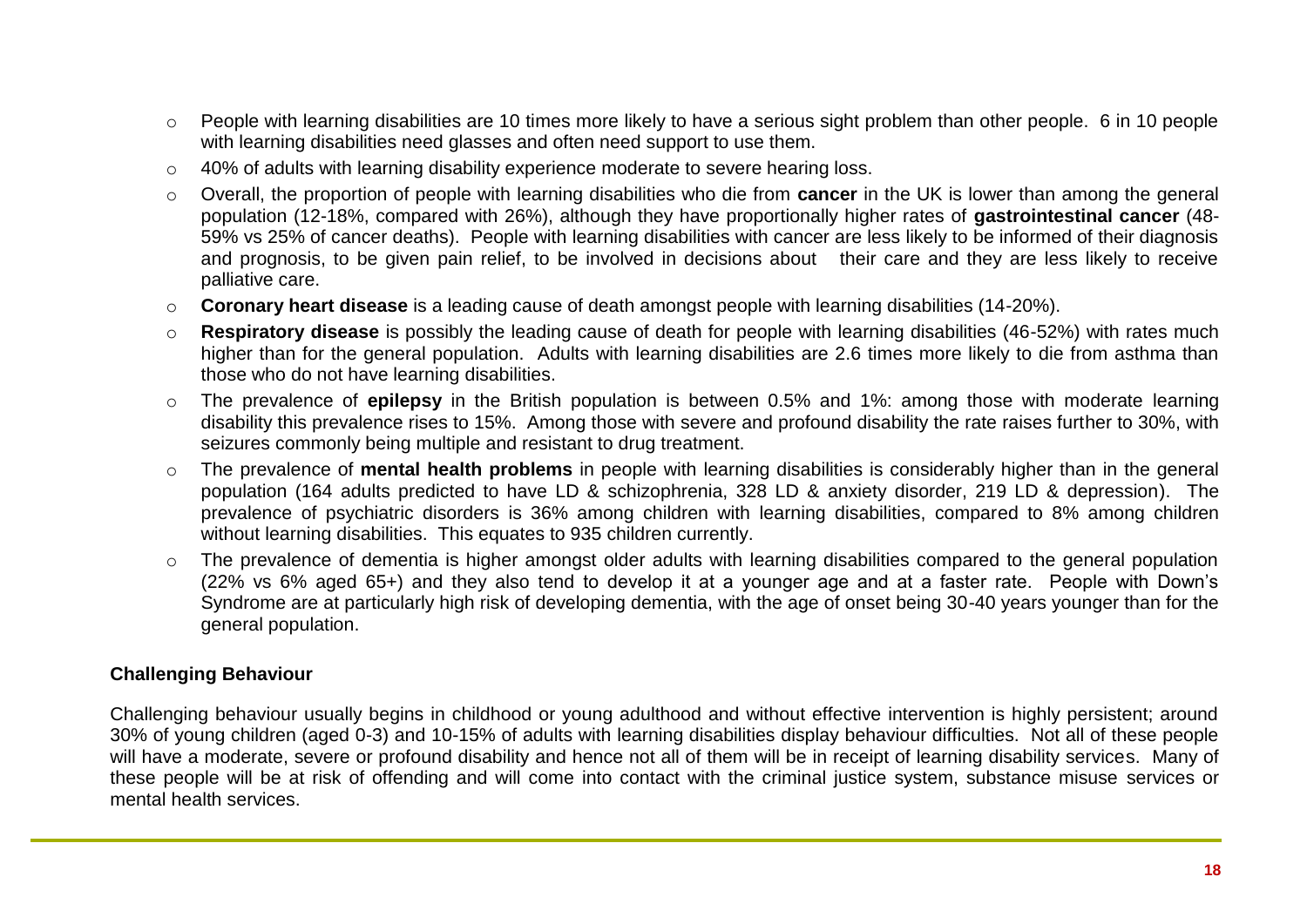# <span id="page-18-0"></span>**Current Service Utilisation**

A significant proportion of people with learning disabilities will not require social care services or specialist health services. Like the rest of the population they will come into contact with universal services which they will find more accessible if reasonable adjustments are made.

Approximately 10% of the predicted population of children and adults with learning disabilities are known to G.P. surgeries across Cwm Taf. Data collected by the disabled children teams suggests that almost all children with a learning disability are known to social care services as children. However, there is a drop off after school of the number of people known to, and in receipt of adult social care.

23% of the predicted population of adults with learning disabilities are in receipt of social care services across Cwm Taf. There has been an increase in the number of people with learning disabilities in receipt of services since 2014. The exact increase is difficult to calculate as data has not been collected consistently over the years.

**In terms of the types of services being utilised we know that too few people access universal services. Too many people are in receipt of traditional residential and day centre style services. Too few people are supported to continue to live in their local communities. Not enough people access education and employment services. There are still too few children and adults accessing flexible support via direct payments.**

# <span id="page-18-1"></span>**Resources: Meeting future demand and delivering financial sustainability**

As highlighted in the Cwm Taf Older Persons Joint Commissioning Statement (2015), advances in preventative medical interventions and the promotion of public health have led to the population as a whole living longer including the population of individuals with a learning disability. This means that significantly more people are likely to seek access to health and social care support over the next twenty years. This increase in demand will occur alongside challenges to the current pattern of services, as public sector spending also comes under increasing pressure. If care services were to simply increase in line with the population, this would lead to a near doubling of care costs between 2010 and 2026.

Currently the pattern of spend is to target resources at those in greatest need. For 2015/2016 Merthyr spent approximately 35% of the overall budget for adults with learning disabilities on residential and/or nursing care and 38% on supported living. Rhondda Cynon Taf spent 17% on residential and/or nursing care and 50% on supported living. Rhondda Cynon Taf spent only 5% on direct payments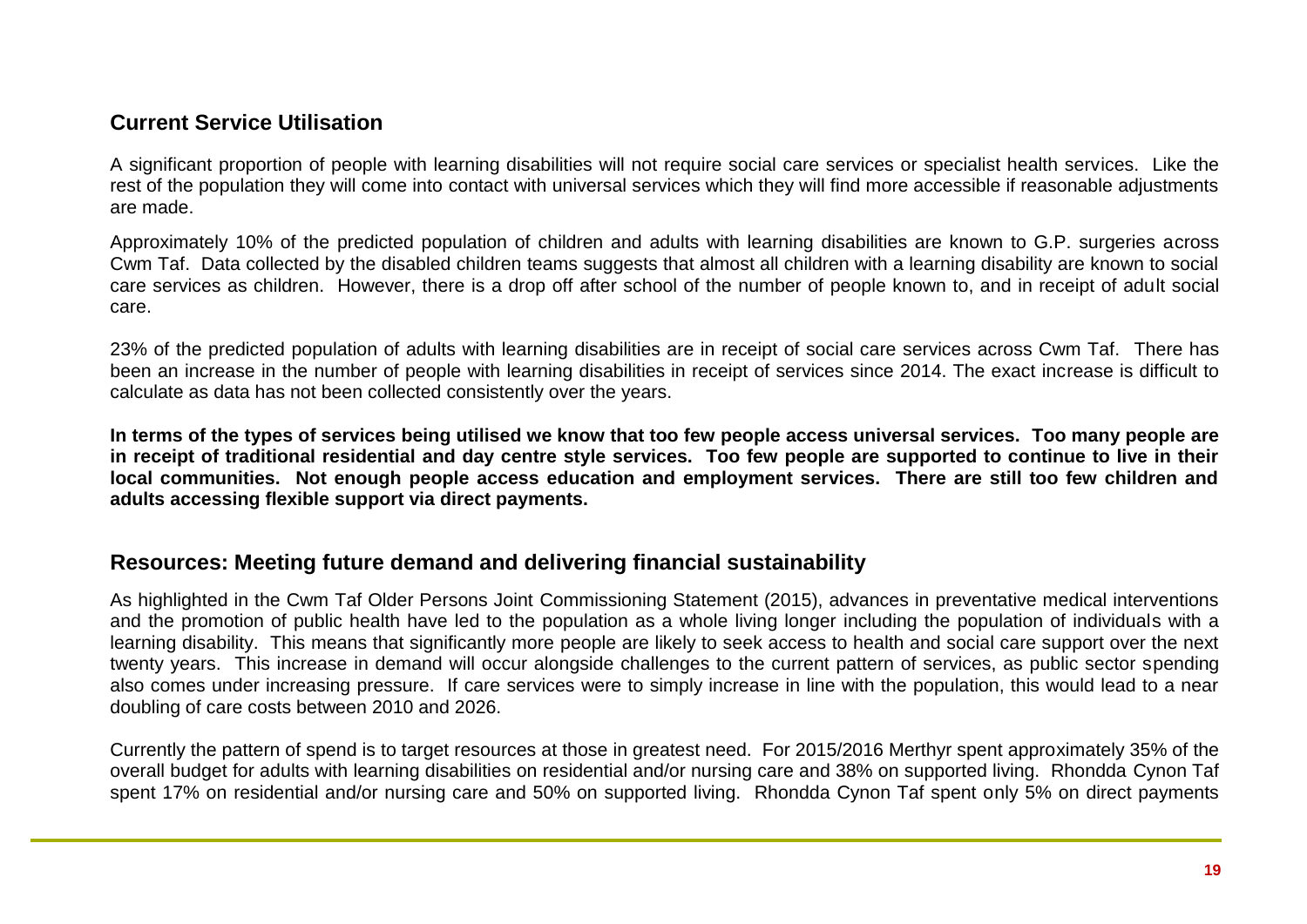and Merthyr spent only 1%. Both Local Authorities spent only 3% of the overall budget on assessment and care management. In health there is increasing expenditure on continuing health care and spend on acute placements has not decreased.

The risk of targeting resources at those in greatest need is that whilst it meets the short term demand it does not reduce growing demand or provide a sustainable solution. The Social Services and Wellbeing (Wales) Act recognises this. It calls for the development of creative solutions such as community asset based approaches that enable individuals to access mainstream and universal services through appropriate reasonable adjustments and innovative support options. Delivering this will require investing less in residential provision and more in direct payments. Assessment and care and support planning is another area where more investment is needed so that staff can spend time helping those in need of care and support to find community solutions.

Within Cwm Taf secondary care learning disability services are currently commissioned from a regional network managed by Abertawe Bro Morgannwg University Health Board. As the commissioner Cwm Taf University Health Board is currently undertaking a review to establish the current baseline position of the service relevant to the local population. Once complete this review will inform the commissioning work outlined within this statement of intent".

**Greater transparency and sharing of information in terms of numbers and expenditure across all services will support future demand management. It will also inform decisions about where to invest to facilitate sustainable outcomes for people effectively and efficiently. Pooling resources and commissioning specialist services at a regional level will help to make economies of scale.**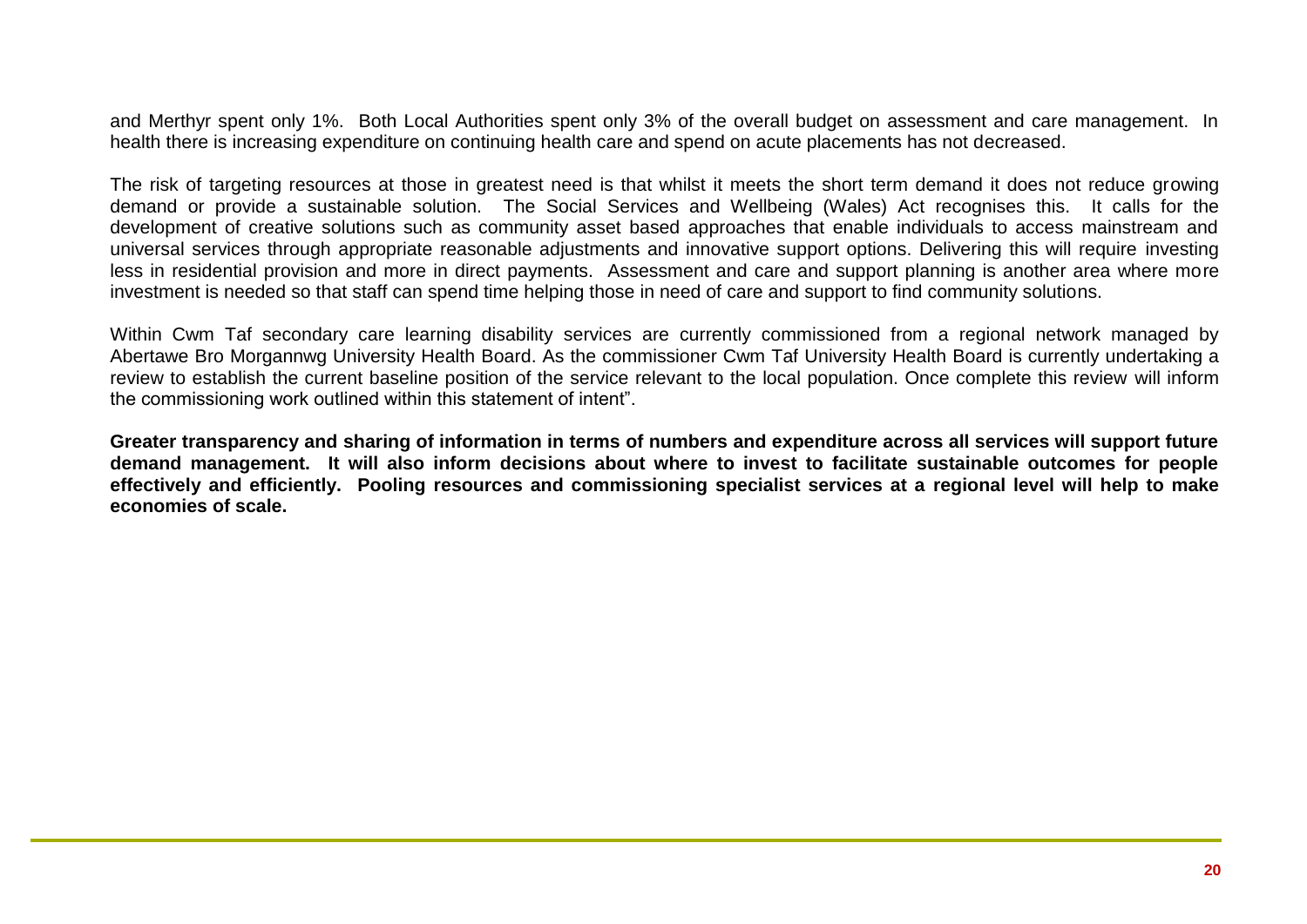# <span id="page-20-0"></span>**Cwm Taf Regional Operating Model**

The model for service provision is a dynamic one which responds to people's changing needs, provides targeted intervention and support where needed, enables individuals to return to independence as quickly as possible, and supports people by providing continuing access to universal services and community support.



**Achieving Personal Well-being Outcomes**

**Information, advice, assistance and advocacy**

**Commissioners understand their local population now and in the future**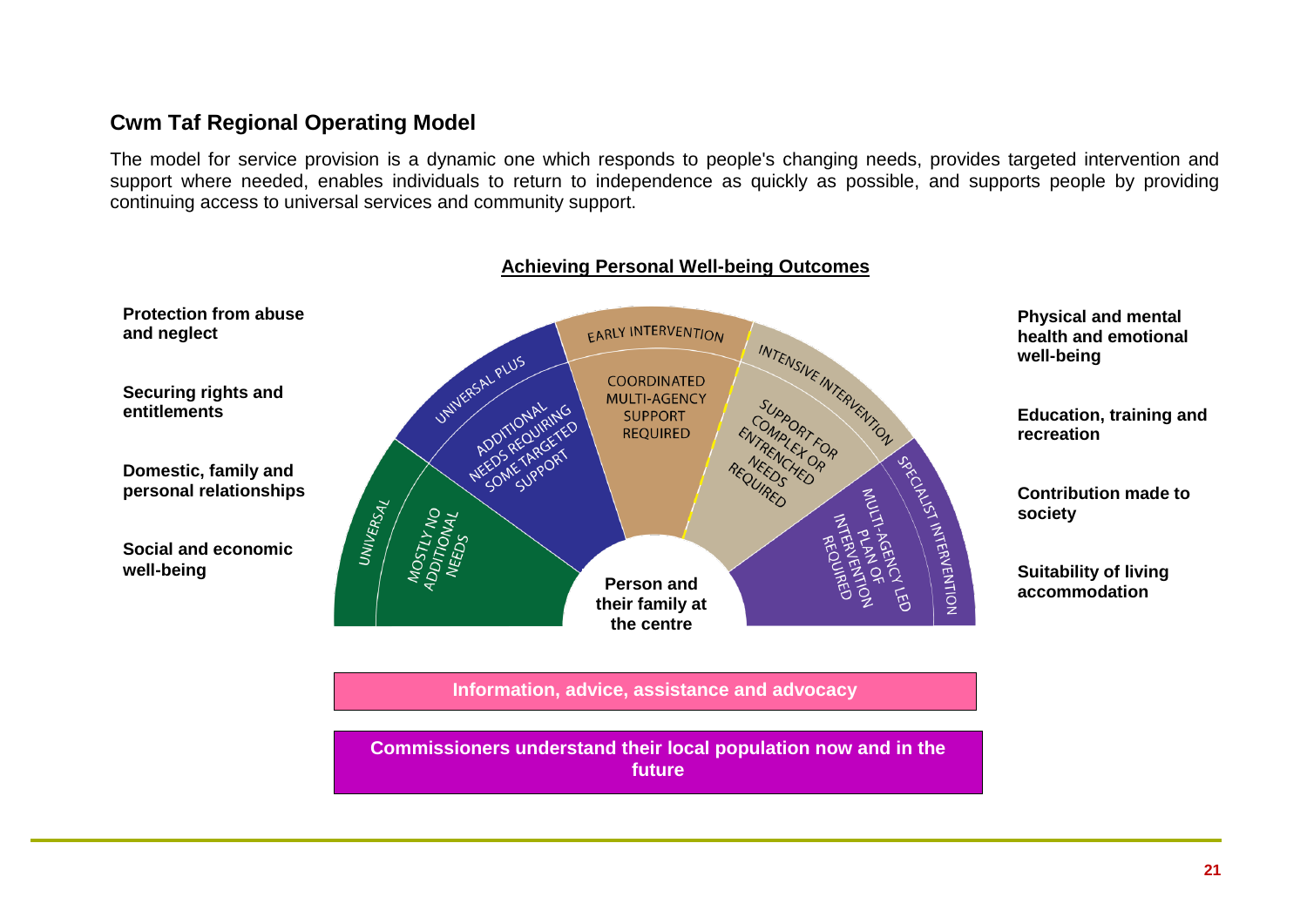# <span id="page-21-0"></span>**Market Shaping: Universal Services**

Universal services include: leisure services (e.g. sports centre, cinema, social clubs, community and faith groups etc); information services (e.g. library, job centre, citizen's advice, charitable organisations etc); education services (e.g. college, adult education, etc); health services (e.g. dentist, optician, counselling, pharmacy, GP etc).

The vast majority of people with learning disabilities do not require social care and hence live in the community with limited support. People with learning disabilities are at higher risk of many physical and mental health conditions, have fewer opportunities to work and often experience social deprivation. Supporting people with learning disabilities to lead healthy, meaningful lives and preventing the need for more intensive service provision requires universal services to be accessible. Making services accessible means that 'reasonable adjustments' need to be made to the service.

#### **What are the implications for commissioning?**

- Commissioners should work with those that commission and manage mainstream activities/services to find ways to make them accessible, in line with Equality Act duties. This should include playgrounds and other leisure activities that disabled children struggle to access.
- Commissioners will need to work with mainstream services to enable adults and children with a learning disability and/or autism who display behaviour that challenges to be included.

# <span id="page-21-1"></span>**Market Shaping: Universal Plus**

# **Example**

**Reasonable adjustments making access to primary care easier include:**

- **Desensitisation work/visits**
- **Car parking for carers/families**
- **Longer consultation slots**
- **Alternative arrangements in relation to using the waiting room**
- **Easy Read information leaflets**
- **Liaising with community learning disability teams**

On average people with learning disabilities have poorer health and die younger than other people. In part this is because they are more exposed to causes of ill health through greater levels of material deprivation, poorer health-related behaviours and physical conditions often associated with causes of learning disabilities. But it is also partly a result of poorer understanding of physical changes and problems that indicate illnesses or conditions that could be treated and of how to get help from health services.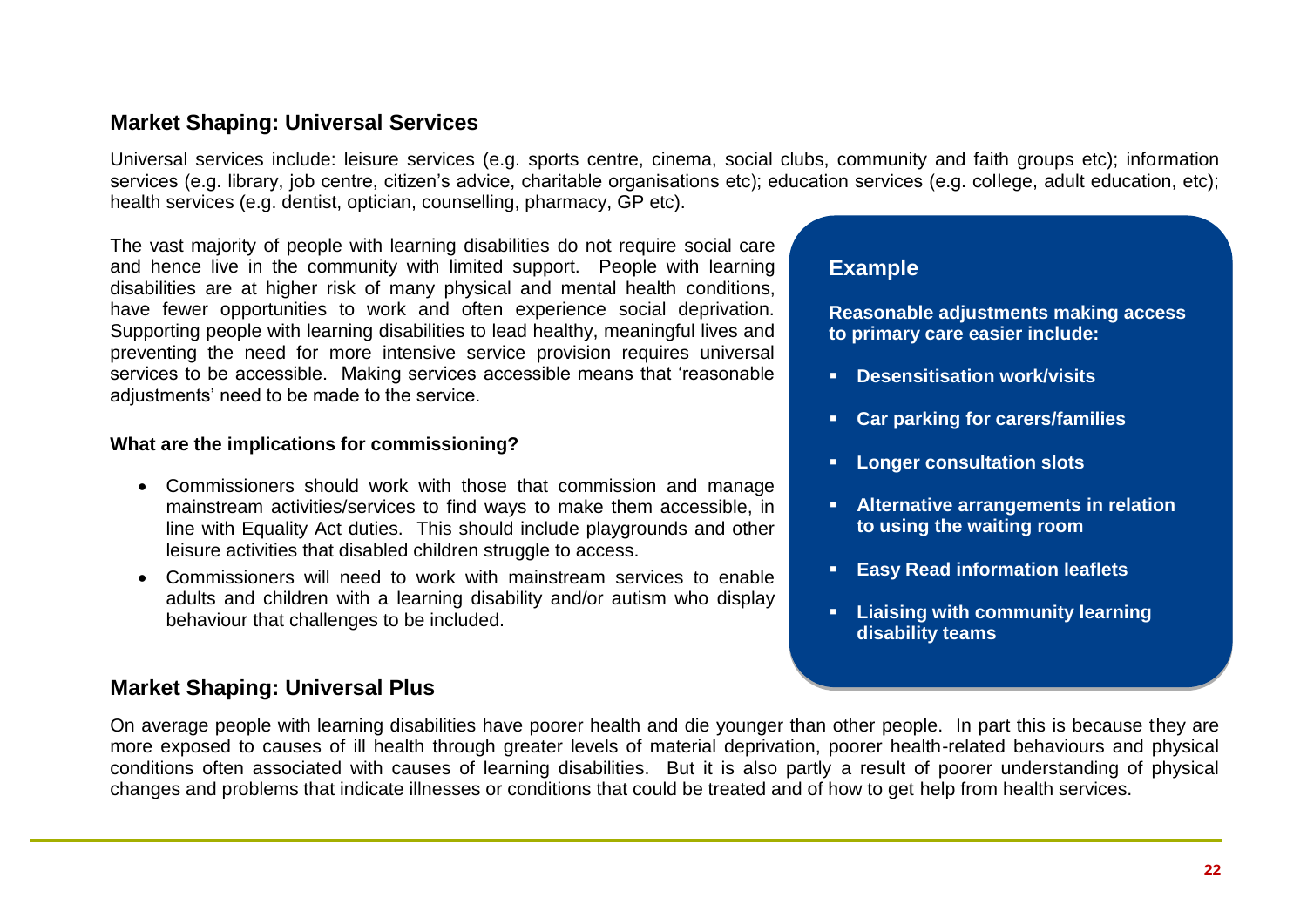People with learning disabilities should be able to access primary, community and secondary healthcare services in the same way as the general population. There is a need for support for people with learning disabilities across the life course to understand and express their needs in relation to their health and wellbeing, and to access health-based information together with support and opportunities to lead healthy lifestyles.

#### **What are the implications for commissioning?**

- Commissioners from social care should work with the local voluntary sector and GPs to consider what information, advice and assistance needs to be available in the community.
- Commissioners from health should develop pathways to support targeted interventions that will decrease health inequalities.
- Commissioners from health should continue to commission the learning disabilities enhanced service. Currently there are 29 out of 42 practices providing the service but a focus should be made to encourage greater take up especially in Merthyr Tydfil where take up is the lowest.
- Commissioners from health should continue to work with the local authorities to identify known patients with learning disabilities and to share the information with the GP Practices undertaking the enhanced service.
- Commissioners from health should continue to provide the annual health check to patients who are registered with GP Practices who do not provide the enhanced service.

#### **Example**

Cornwall Cancer Screening Team have developed pathways for breast, cervical and bowel screening for people with learning disabilities. The pathways can be adapted to suit other areas and can be found at:

*[www.improvinghealthandlives.org.uk/publications/1126/Making\\_Reasonable\\_Adjustments\\_to\\_Cancer\\_Screening](http://www.improvinghealthandlives.org.uk/publications/1126/Making_Reasonable_Adjustments_to_Cancer_Screening)*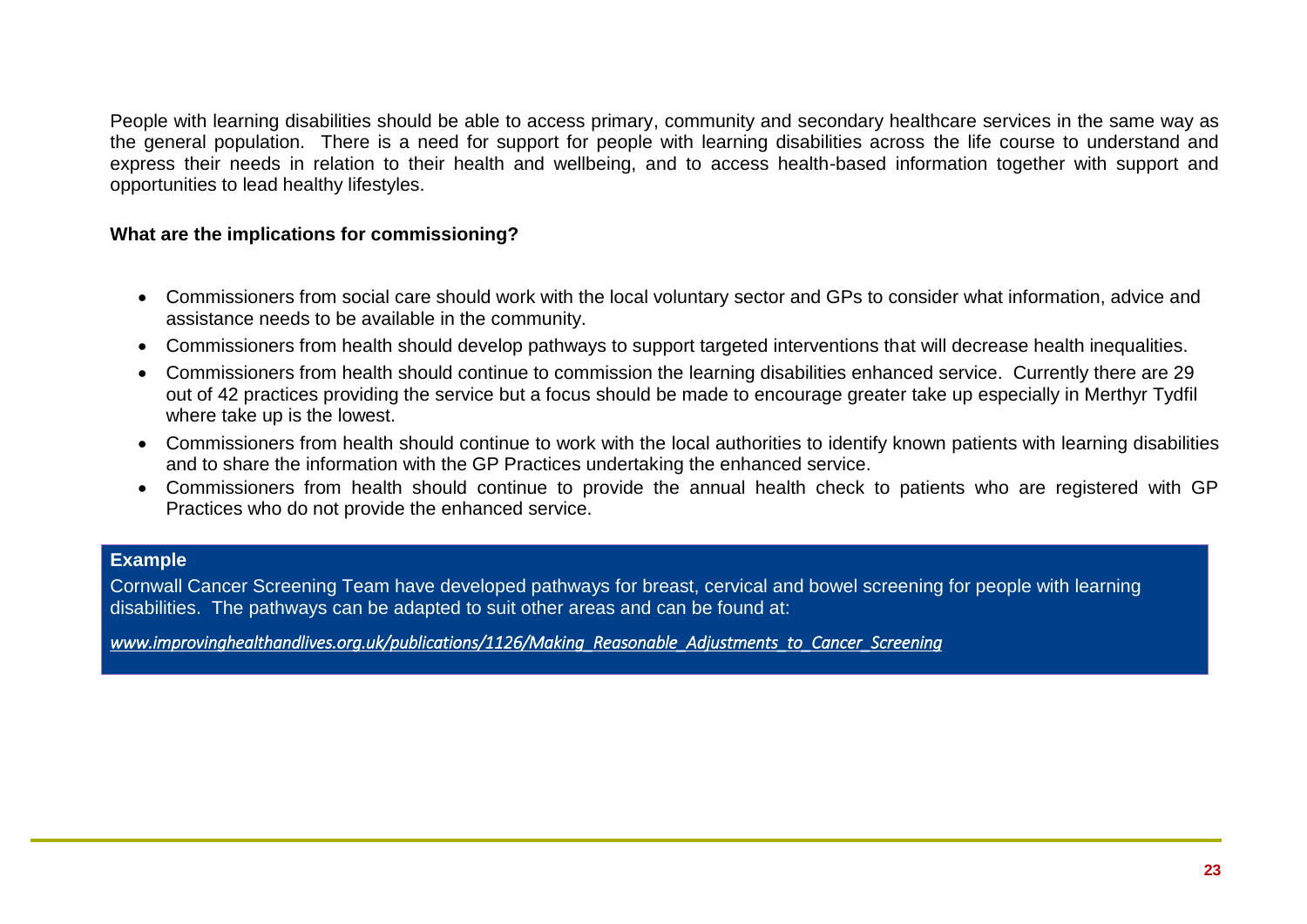# <span id="page-23-0"></span>**Market Shaping: Early Intervention**

The provision of preventative and early intervention approaches can reduce the escalation of need and risk, improve personal outcomes and build capacity. Identifying need at its earliest point and providing the appropriate information, advice, assistance and, where required, intervention can delay or prevent escalating need that can often be costly. Being responsive to low level needs must be a consistent and collaborative approach across partners, in which the ability to share information and communicate effectively is key. The Social Services and Wellbeing (Wales) Act specifically mentions reablement and habilitation (i.e. the process of supplying a person with the means to develop maximum independence in activities of daily living through training, education, and/or treatment) as being key elements of preventative services. Reablement is about helping people, including children, to restore their skills and abilities they previously had in order to return to maximum independence. Habilitation aims to slow the progression of a disability or to enable an individual to gain new functional or communication skills. For people with complex needs who have always required a high level of input, prevention and habilitation, is about enabling and progression. Examples include therapy for a child who is not walking or talking at the expected age or teaching adults with learning disabilities the fine motor coordination required to dress themselves. Most local authorities in Wales employ mobility specialists in education or Rehabilitation Officers Visual Impairment (ROVIs) in social services to support children and young people with visual impairment.

# **What are the implications for commissioning?**

- Commissioners across children's and adult's services should ensure availability of early intervention programmes.
- Commissioners across children's and adult's services should ensure availability of a range of support and training for families and carers.
- Commissioners should provide flexible and creative short break/respite options.

# <span id="page-23-1"></span>**Market Shaping: Intensive intervention**

One important requirement of services is that they are able to retrieve crises; to manage them while they occur and to steadily bring the situation back to one in which the problems can be tackled over the longer term. This requires specialist support provided by a range of services, across children's services, Child and Adolescent Mental Health Services (CAMHS), and specialist community learning disability teams. Support should be built around the needs of the individual through a 'Collaborative Care' model. Individuals should expect continuity of care and support through close collaboration between services/agencies, including between specialist and mainstream services. Anyone who requires additional support to prevent or manage a crisis should have access to hands-on intensive 24/7 multi-disciplinary health and social care support at home, or in other appropriate community settings, including schools and short break/respite settings. This support should be delivered by members of highly skilled and experienced multi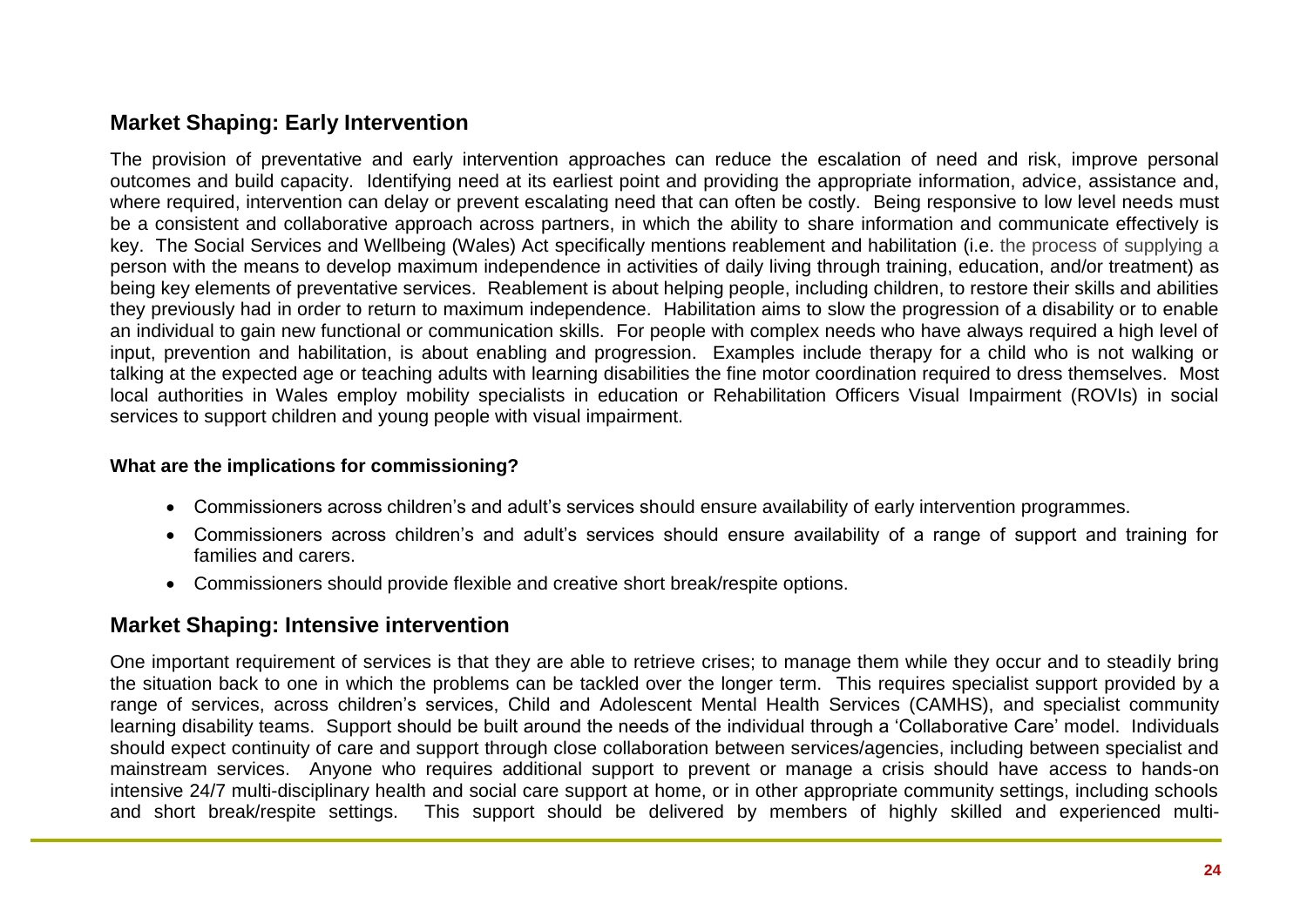disciplinary/agency teams. The interface between specialist routine multi-disciplinary support services and this type of intensive support service should be seamless.

People who present an immediate risk to those around them and/or to themselves may require admission to a hospital setting when their behaviour and/or mental state is such that assessment and/or treatment is temporarily required that cannot be provided safely and effectively in the community. Everyone who is admitted to a hospital setting for assessment and treatment should expect this to be integrated into their broader care and support pathway, with hospitals working closely with community services.

For all inpatient provision (secure or not) children admitted to hospital should be placed in an environment suitable for their age and must have access to education.

# **Example Positive Behaviour Support (PBS)**

PBS is built on a strong evidence base for supporting individuals with behaviour that challenges. PBS is a multi-component framework for delivering a range of evidence based supports to increase quality of life and reduce the occurrence, severity or impact of behaviours that challenge. The commissioning of services should be based upon the principles of positive behaviour support which is a framework used by all Providers in Cwm Taf.

The Positive Behaviour Support Academy is a collective of organisations and individuals in the UK who are working together to promote PBS as a framework for working with children and adults with learning disabilities who are at risk of behaviour that challenges. pbsacademy.org.uk

#### **What are the implications for commissioning?**

- Commissioners should ensure the availability of specialist integrated multi-disciplinary health and social care support in the community for people with a learning disability and/or autism, covering all ages. They should ensure alignment with local and national Autism Strategies, the CAMHS network and the ALN Bill.
- Within Cwm Taf community and secondary care learning disability health services are currently commissioned from a South Wales regional network managed by Abertawe Bro Morgannwg University Health Board. Commissioners of these services should maintain effective performance management to ensure that the needs of the local learning population are met and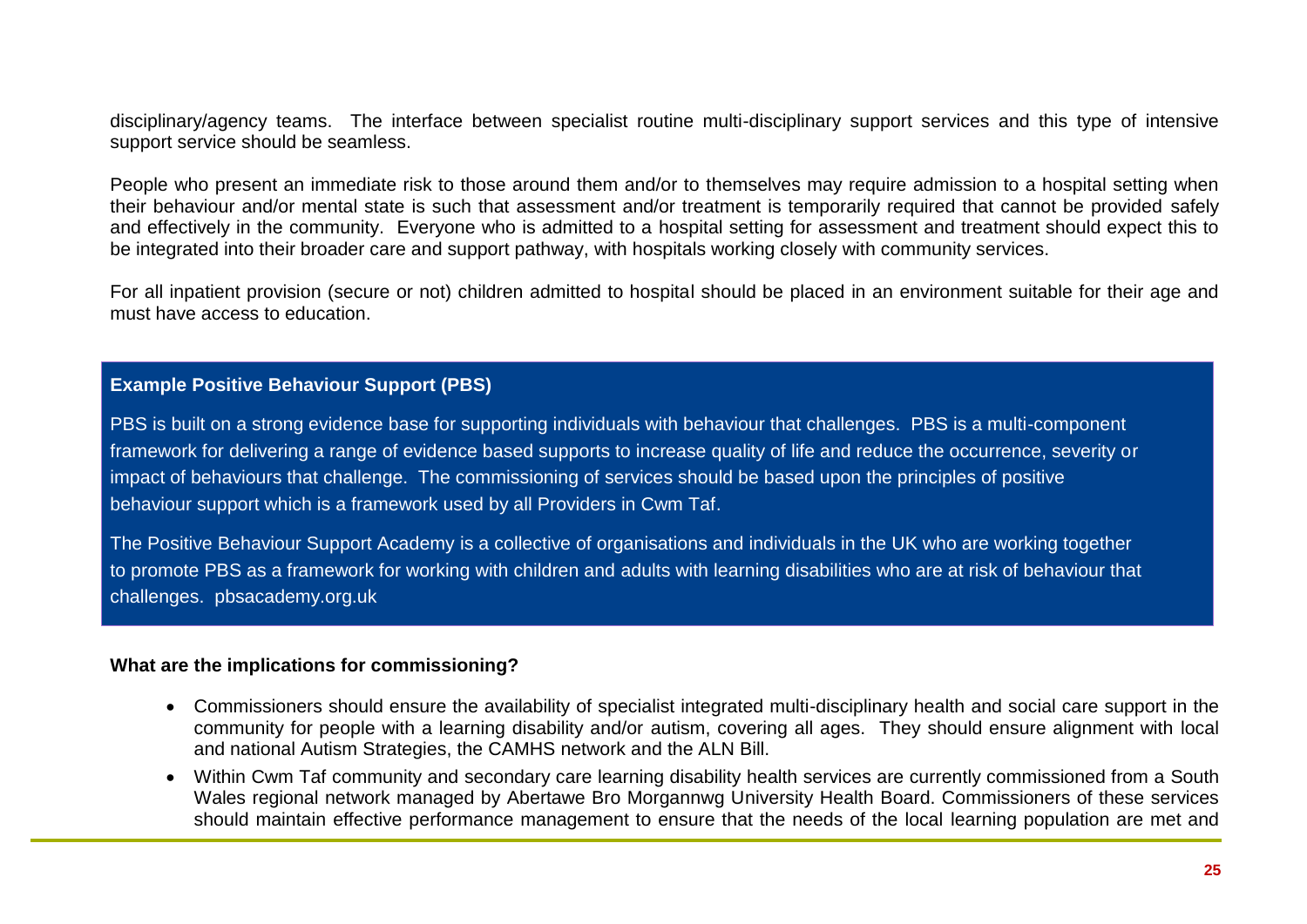that these services provide value for money. Commissioners should also ensure that all local partners are engaged in both the performance monitoring of the service, any plans for reconfiguration and future developments proposed for the network

- Commissioners should ensure this specialist health and social care support includes an intensive 24/7 support function to minimize escalation and manage crisis in the community.
- Commissioners should work with their local providers to develop models of alternative short-term accommodation.
- Commissioners should ensure inter-agency collaborative working, including between specialist and mainstream services.
- All professional involved should ensure that hospital admissions are supported by a clear rationale of assessment, treatment, and desired outcomes, and that services are as close to home as possible; Social workers should be working with individuals, families/carers, clinicians and local community services to ensure that the discharge planning process starts from the point of admission, or before.

# <span id="page-25-0"></span>**Market Shaping: Specialist Intervention**

Everyone with eligible care and support needs should have a single person centred care and support plan, incorporating a range of other plans where appropriate, which they have been involved in developing and of which they have a copy. Plans should focus on what is important to the individual. For children and young people up to the age of 25 with an additional learning need, this should take the form of a single plan than incorporates the n-individual development plan (IDP) required under the ALN Bill and the care and support plan required under the SSWB Act. Both the ALN Bill and the SSWB Act set the expectation that these plans should be pulled together into a single plan that gets reviewed in a meeting involving all stakeholders..

Where people live, who they live with, the location, the community and the built environment need to be understood from the individual perspective. People with a learning disability can live successfully in different types of housing. They can cope with the full range of tenures including home ownership. There is a need to increase the use of assistive technology to support people to live as independently as possible.

Through increased use of direct payments people should have access to activities and services within the community; they should have opportunities to learn new skills, have new experiences, gain independence and employment and be supported to develop and maintain relationships. People should be able to access a range of services that meet their cultural and/or spiritual needs.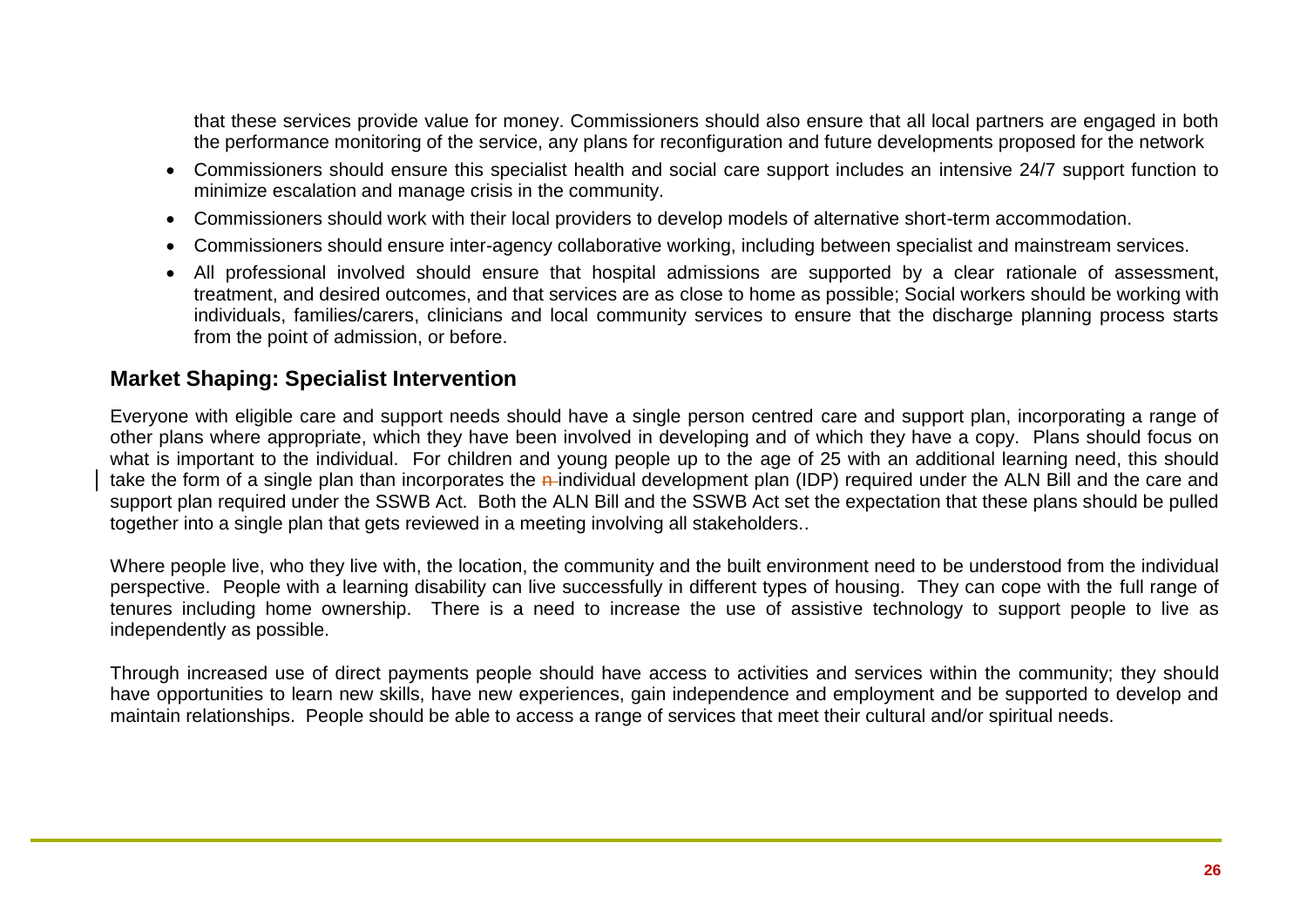#### **What are the implications for commissioning?**

- Commissioners should work in a co-productive way to redesign services through robust person centred planning and use of direct payments. Commissioners should ensure that service specifications are based on person centred outcomes.
- Commissioners should ensure a multi-disciplinary approach to developing IDP and care and support plans
- Commissioners should work with the local voluntary sector to consider what additional or different local services are needed to ensure that people using direct payments have a range of services to choose from.
- Commissioners should co-produce local housing solutions leading to security of tenure, that enable people to live as independently as possible, rather than in residential settings.
- Commissioners should improve the quality of day services for people with profound and multiple disabilities or complex needs by training staff in and implementing person centred active support.
- Commissioners should incentivise the development of co-operatives.

# <span id="page-26-0"></span>**Messages for Providers**

# **Example**

Support Tenants (Homeshare): Some learning disabled householders share their housing with a person in return for some low level activity such as making meals.

Good Neighbours schemes: the good neighbour is recruited and paid a small retainer fee in return for providing low levels of support. This works well for people with a learning disability who need a fast response in a situation but do not need constant supervision.

We want to invest in better information and preventative services and encourage the development of community provision for a wider set of needs through reasonable adjustments, responding to emerging needs so that we can reduce or defer the need for care and support. We expect that opportunities will exist for a number of social enterprises to enter the market delivering new models of social inclusion that have a preventative element aimed at reducing need for both social and health care.

We want to develop services that better meet the needs of carers, including innovative approaches to short breaks. There will be opportunities for micro providers delivering schemes to teach skills, such as independent travel training, cooking, managing finances etc.